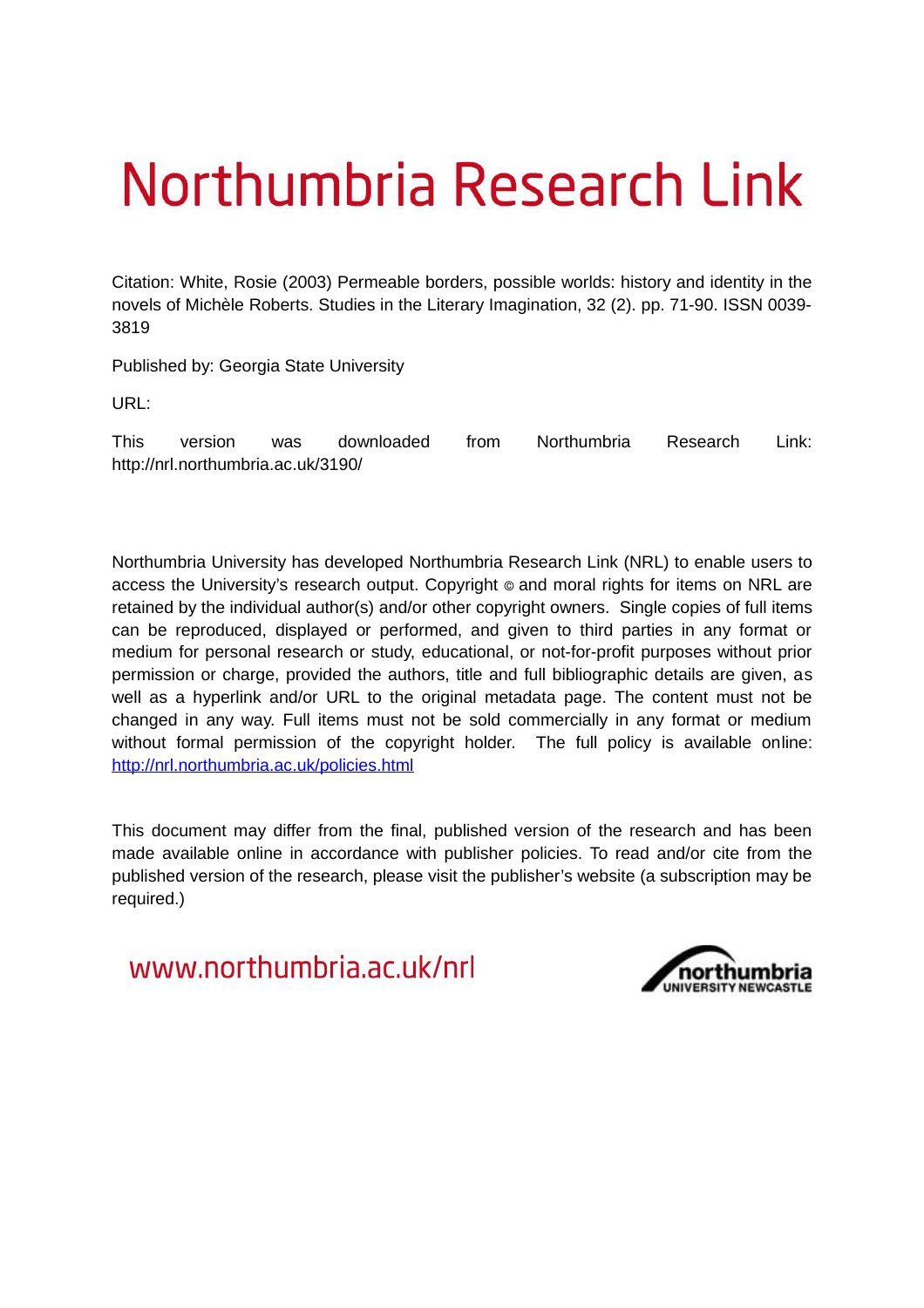# PERMEABLE BORDERS, POSSIBLE WORLDS: HISTORY AND IDENTITY IN THE NOVELS OF MICHÈLE ROBERTS

Since the publication of her first novel, *A Piece of the Night*, in 1978, Michèle Roberts continually has returned in her fiction to epiphanic moments which elide divisions in time and space. Roberts uses her own experience as a woman of two cultures (English and French), as well as fictionalized histories of other women, to inform powerful narratives in which the borders of history, culture, and identity are blurred and rewritten. This piece will address the extent to which such fictions engage with contemporary debates about the fragmentation and reconstruction of feminine identity. While certain French feminist theorists have come under fire for a depoliticized and elitist reconstruction of femininity, I will argue that siting such discussion within narrative fictions offers a logical and accessible location for theorizing the possible [[Is this ok? the " $(im)$ " has been retained on p. 17 where the reader will have more context]].

Michèle Roberts's first three novels, *A Piece of the Night* (1978), *The Visitation* (1983), and *The Wild Girl* (1984), interrogate established notions of history and identity through an unconventional form of Bildungsroman. These narratives are uncomfortable within their covers, wriggling within the confines of the novel as a place in which female characters traditionally have been written as wife, daughter, nun, and whore (1–19). *The Book of Mrs Noah* (1987), *In the Red Kitchen* (1990), and *Daughters of the House* (1992) can be read differently—as attempts to escape the closure of these "resolutions of romance'" (DuPlessis 1) and to imagine something beyond them. If the first three novels set about exploding particular mythologies of femininity, Roberts's later work attempts to imagine a feminine identity which is productive rather than restrictive. Her increasingly overt use of historical material as the bases for her fiction indicates a continuing fascination with literally rewriting history, re-imagining the past in order to imagine different possible futures. Yet even in these reconstructive narratives, each solution is heavily problematized, placed under scrutiny and found wanting.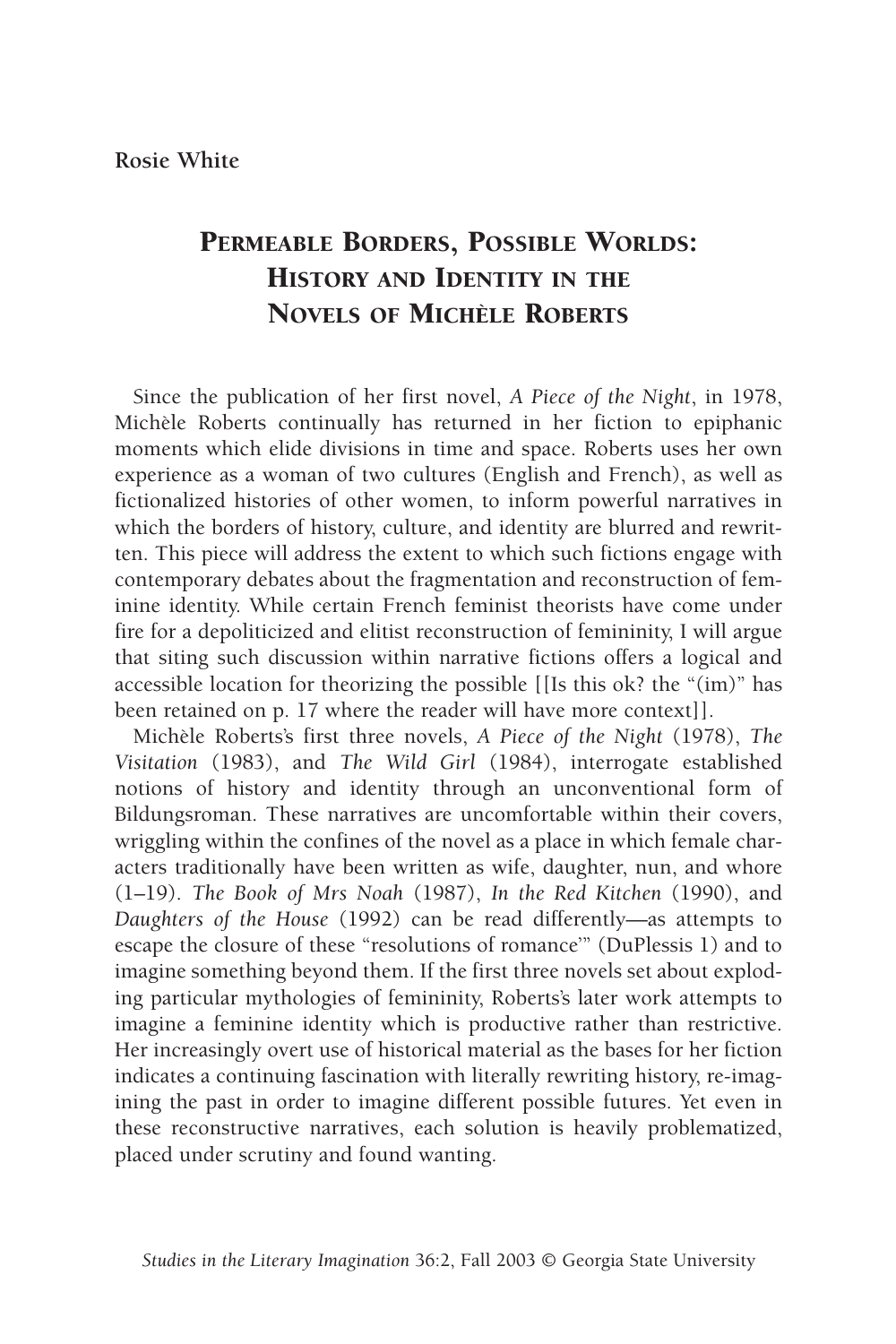The paradox evident in all these novels parallels that found in contemporary feminist theory: that of the desire for and distrust of a static and unitary identity. Contemporary feminist fiction and theory frequently appear to be in dialogue in their attempts to describe a position within the social and cultural order which does not impose untenable restraints on the feminine gendered subject, but frees her up to a productive and creative existence in relation to herself and others. For the last two decades, essays have been appearing in feminist books and journals which debate "the identity crisis in feminist theory," [[source & p.?]] and none addresses the issue so poignantly as those which employ the metaphor of "home" (Adams; Alcoff; Martin and Mohanty; Soper). The mobile, negotiated sense of home-in-process which such essays evoke is evident in Roberts's work in the manners in which identity is constructed *through* history and space is claimed in relation to a particular account of time. These narratives draw parallels between women who exist in different times. Each protagonist is shown working to construct her own sense of self through a reconstruction of time and space, in more and less successful ways. Certain protagonists, such as Hat in *In the Red Kitchen*, adopt a "masculine" authority in an attempt to inscribe themselves within linear history, while others, like Flora Milk in the same novel, produce a masquerade of femininity in an attempt to evade or control the masculine economy. Each narrative's form reflects such linear and non-linear tactics. There is an uncanny tension in all Roberts's novels between the apparent construction of a linear narrative and the implicit or explicit deconstruction of that narrative. This tension reflects upon a similar tension with regard to identity, as the unity/fragmentation of the narrative offers commentary upon the unity/fragmentation of the female protagonists—a relationship played out most explicitly in idiosyncratic Bildungsroman narratives which veer toward Künstlerroman.

Michèle Roberts's novels implicitly propose the act of, or quest for, narration as a means of reconstructing feminine identity. In all of the novels, at least one of the protagonists is a writer or moves towards writing in some form. Writing the self does not provide a simple resolution, however; as Rachel Blau DuPlessis notes, the writing woman represents a cultural contradiction: "Using the female artist as a literary motif dramatizes and heightens the already-present contradiction in bourgeois ideology between the ideals of striving, improvement and visible public works and the feminine version of that formula: passivity, 'accomplishments', and invisible private acts" (84). The figure of the protagonist-writer which surfaces in each of Roberts's novels thus represents a conflict between the public and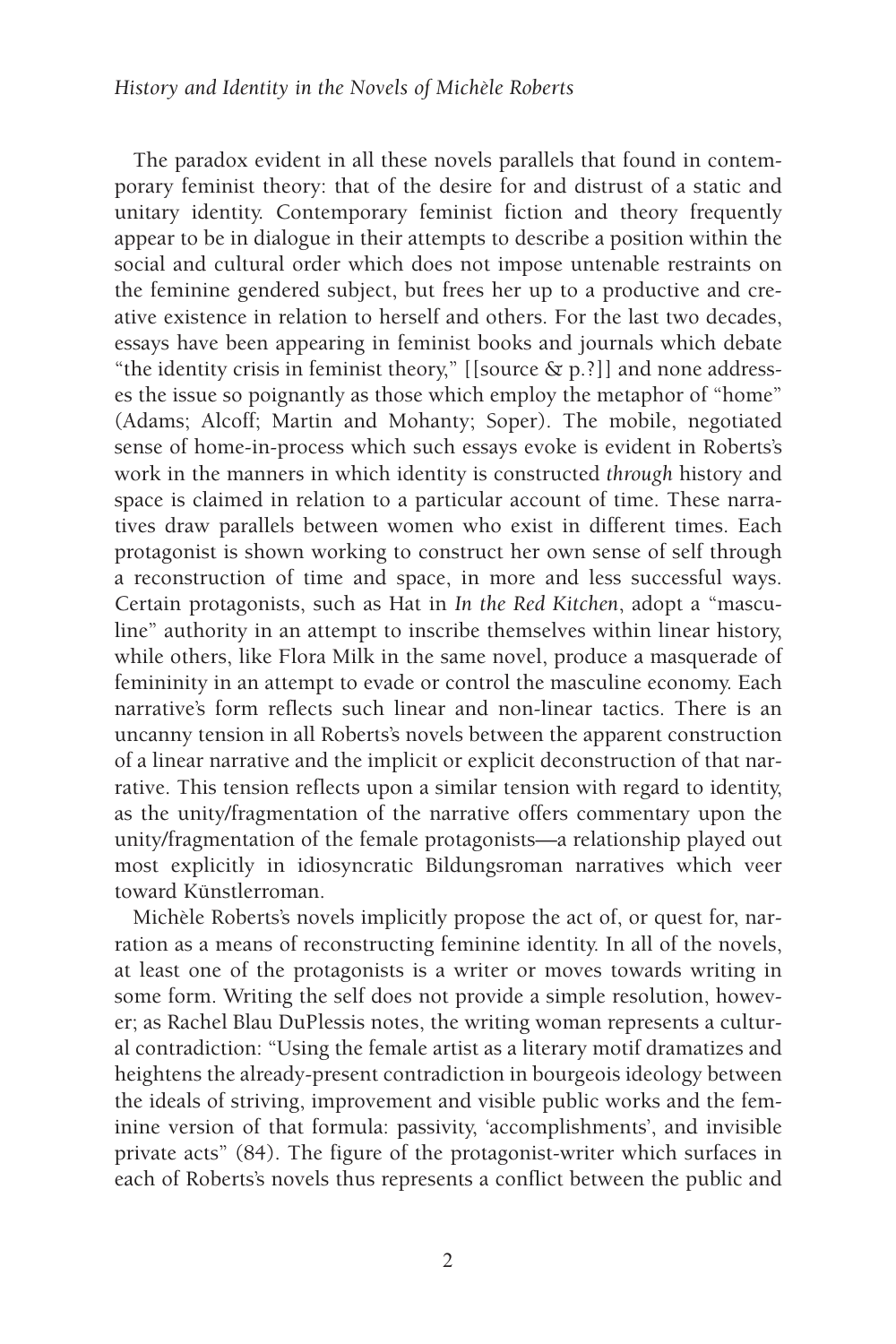the private, between the symbolic modes associated with masculinity and femininity.

DuPlessis proposes "writing beyond the ending" as a productive way out of this gendered paradox:

As a narrative pattern, the romance plot muffles the main female character, represses quest, valorizes heterosexual as opposed to homosexual ties, incorporates individuals within couples as a sign of their personal and narrative success…. [T]he romance plot, broadly speaking, is a trope for the sex-gender system as a whole. Writing beyond the ending means the transgressive invention of narrative strategies, strategies that express critical dissent from dominant narrative. These tactics, among them reparenting, woman-to-woman and brother-to-sister bonds, and forms of the communal protagonist, take issue with the mainstays of the social and ideological organization of gender, as these appear in fiction. Writing beyond the ending … produces a narrative that denies or reconstructs seductive patterns of feeling that are culturally mandated, internally policed, hegemonically poised. (5)

In the ten novels Roberts has produced to date, such a strategy is repeatedly interrogated, initially through an examination of the romance plot but increasingly through an examination of the betrayal of women by women. Writing beyond the ending is revealed in these narratives to be a difficult project.

The critical depiction of heterosexual romance in Michèle Roberts's texts may undermine "the sex-gender system as a whole" (DuPlessis 5) through a close scrutiny of sexuality and gender relations within the heterosexual paradigm, but novels such as *The Visitation* and *The Wild Girl* do not entirely escape the "romance plot." *The Visitation* was, according to Roberts herself, an attempt "to imagine a way of loving men that did not exclude loving women friends" ("The Woman Who Wanted to Be a Hero" 61), but it also becomes a debate about the strong draw of the heterosexual romance plot for women and consequent difficulties of evading such traditional forms of closure. While DuPlessis's critical analysis of the narrative pattern of the romance plot is convincing, she proposes the strategy of "writing beyond the ending" as a relatively unproblematic departure from the "sex-gender system." *The Visitation* and The Wild Girl, in their representation of heterosexual romances which are always already compromised by their socio-cultural environment, question whether such easy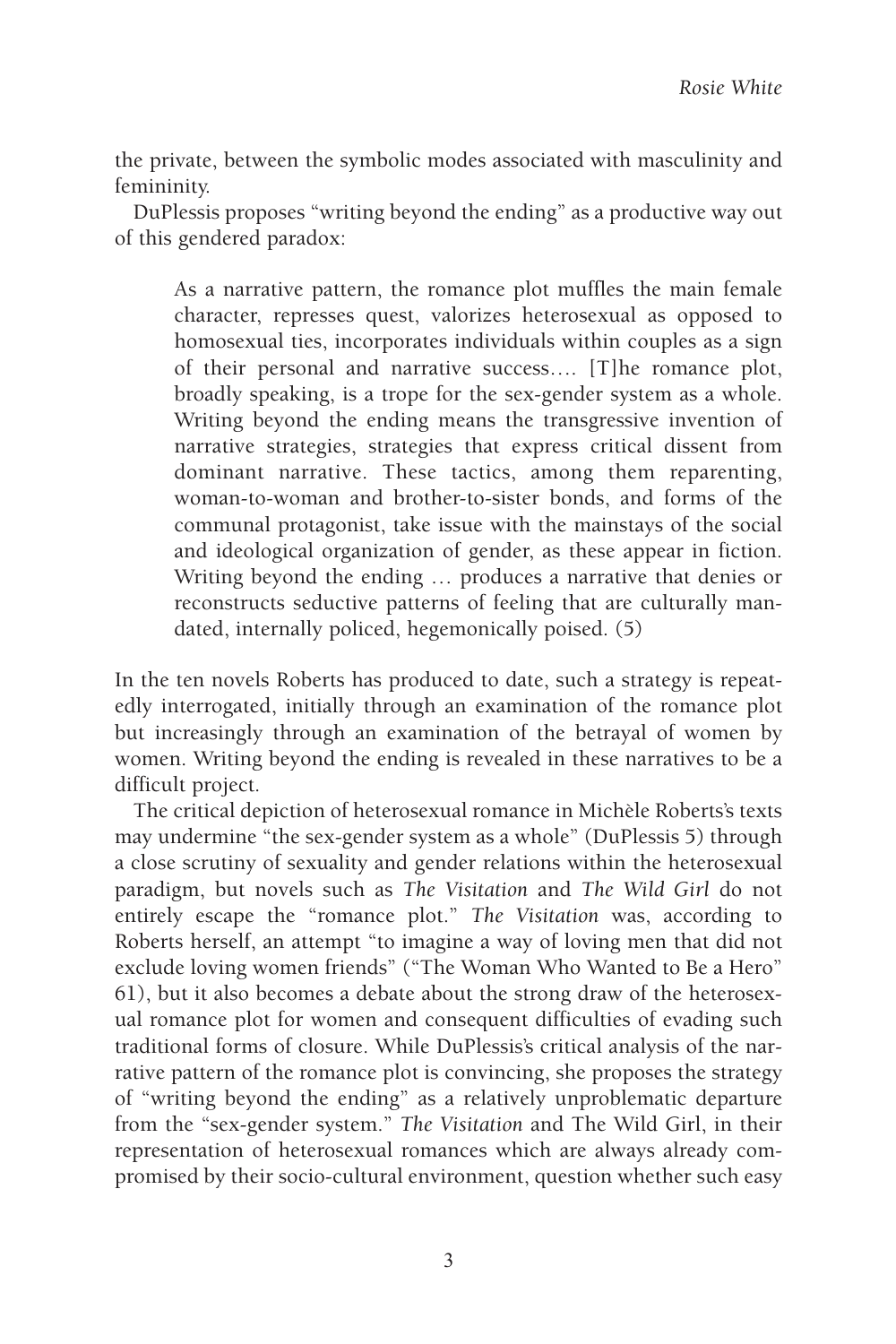departure is possible through narratives which struggle to avoid conventional endings while recognising their gravitational pull.

*The Visitation* shifts constantly between unity and fragmentation as it tells the story of Helen, a woman writer who is attempting to construct a unitary identity for herself. When she is about to start writing, "Helen always feels she has to cancel her body out, become pure mind. Genderless, transcendent, like a man" (99). She summons up images of her male twin, Felix, and looks at old diaries, becoming aware that "She has been a word struggling to be spoken, to be heard and understood. Only she still doesn't know what that word is" (100). Throughout the novel Helen searches for that word, and it becomes increasingly apparent that she will never find it. Helen's desire to be a "man," to be a "word," is an expression of her desire to be "whole," to be regarded and to regard herself as a unified subject. The depiction of masculinity in *The Visitation* is little more than a cypher. Helen does not want to be a "man" as such, but like Julie Fanchot in *A Piece of the Night*, to be something other than Woman. By depicting femininity as central through the characters of Helen and Beth, Roberts makes masculinity the second sex in *The Visitation*. The male characters—Steven, George, Robert, and Felix together with the abstract masculinity referred to above, are part of the "otherness" which besieges Helen, an "otherness" which represents not "wholeness" and unity but the fictionality of those constructs.

In *The Visitation* it is necessary that the protagonist construct an identity for herself before she can begin to write, and that identity is constructed with the tools to hand: the support of her relationships with a female friend and a male lover and also through a system of images with which Helen is attempting to create her own mythology. In doing so, Helen becomes a mythographer, a writer or narrator of myths, and in this narrative the myths are clearly fictions, beliefs that are untrue yet necessary. As Roberts herself stated in response to a question about her own writing methods, "this does not mean false, but created" ("Questions" 67). If Helen's mythologizing of herself and her work remains ambivalent, it also remains unfinished and therefore continuous. In the chapter where Helen and her friend Beth explore a forgotten garden, *The Visitation* becomes an annunciation, with each woman's bringing the other to a "birth" of words. Beth acts as Helen's spiritual midwife, commanding her to "sing of her redemption, her life, to speak, to write. She orders her: now define self, now define woman. The heart of the labyrinth is not the end but another beginning. Start to write." (173)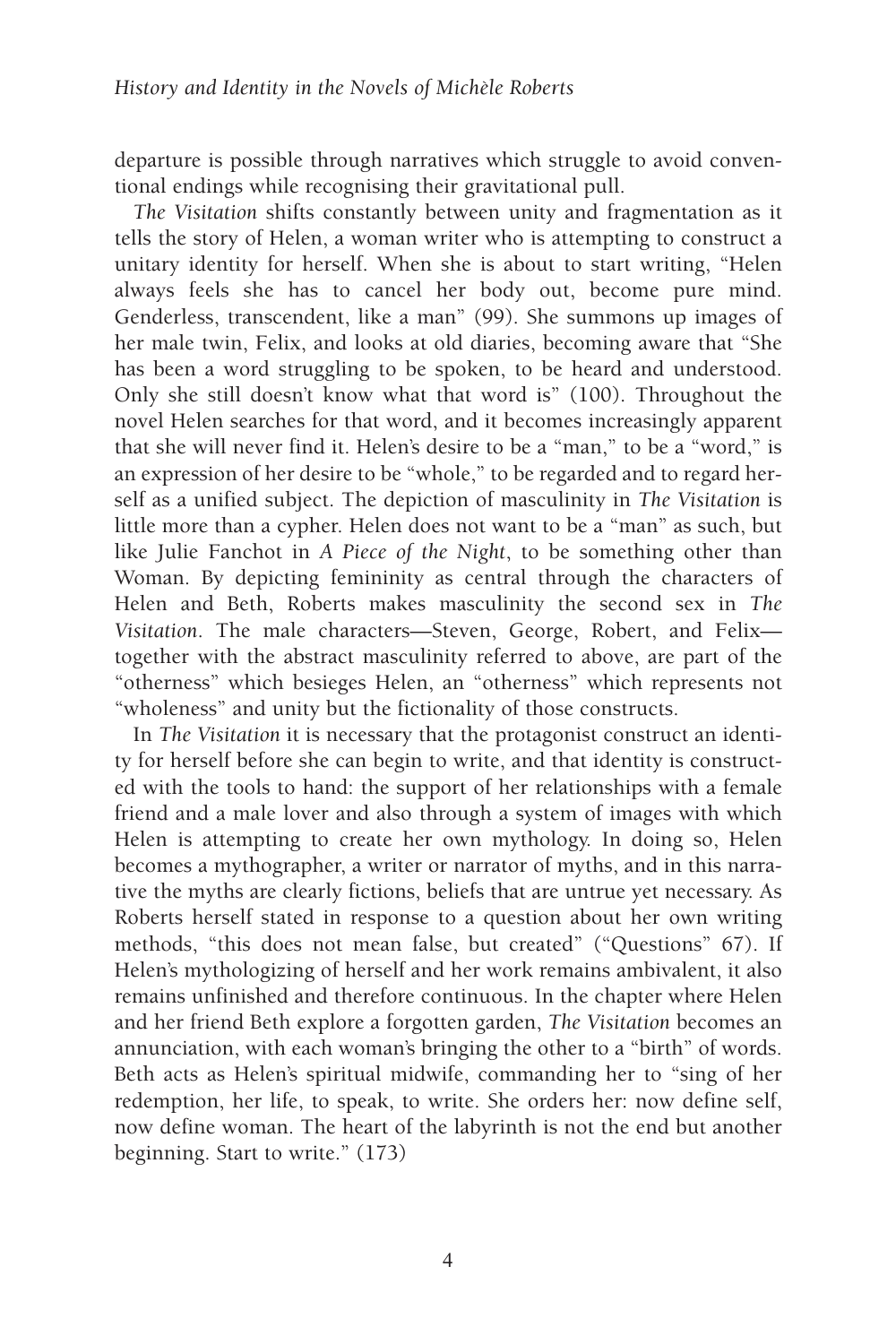*The Wild Girl*'s heterosexual romance plot concludes with an expressive dead end—the disappearance of Mary Magdalen "with a baggage of doubt" (180)—but reappears in *In the Red Kitchen* with the relationship between Hattie and her flame-haired artist. The romance plot's gravitational pull continues to exert a powerful force on contemporary women's writing as the utopian destination which has traditionally been assigned to women in Western culture. In Michèle Roberts's novels, the romance plot moves between the status of background colour and central focus as the various narratives within the text compete for attention, yet it is always present. Her novels acknowledge the power of this traditional destination without fully reaching it. *The Visitation* and *The Wild Girl*, in particular, play with the form of the romance plot without providing closure; there are no unproblematic happy endings here.

Steve Cohan and Linda M. Shires describe Italo Calvino's *If on a winter's night a traveller* as a narrative strip-tease:

Increasing your investment in narrative every time it begins a new story but deferring your satisfaction every time it fails to complete any story at all, *If on a winter's night a traveler* [sic] narrates you as a reader who, expecting 'books to be read from beginning to end', actively seeks narrative closure as a source of pleasure. (151)

Calvino's technique, which "short-circuits the completion of story again and again" (Cohan and Shires 150), was adopted by Roberts in her seventh novel, *Flesh and Blood* (1994), which offers a series of narratives dovetailing into each other and withholding the pleasure of closure, each story concluding with a colon rather than a full stop. *Flesh and Blood* is Roberts's most experimental narrative to date, exploding the boundaries of a linear plot with a concluding resolution. Here, the traditional full stop at the end of a novel is supplanted by a colon, which suggests there are more stories to be told. Yet the other novels may also be understood as a similar project on a grander scale—as a series of experiments rather than singular hermetic texts. *The Visitation* and *The Wild Girl* work together as debates about heterosexual romance, and the motifs common to *A Piece of the Night* and *Daughters of the House*—the family home in France, the photograph collection, the broken dish—suggest a cyclical form to this series. Each novel reflects back on its predecessor, picking up debates and introducing new questions, so that these texts collectively form a spiralling narrative which is still clearly active.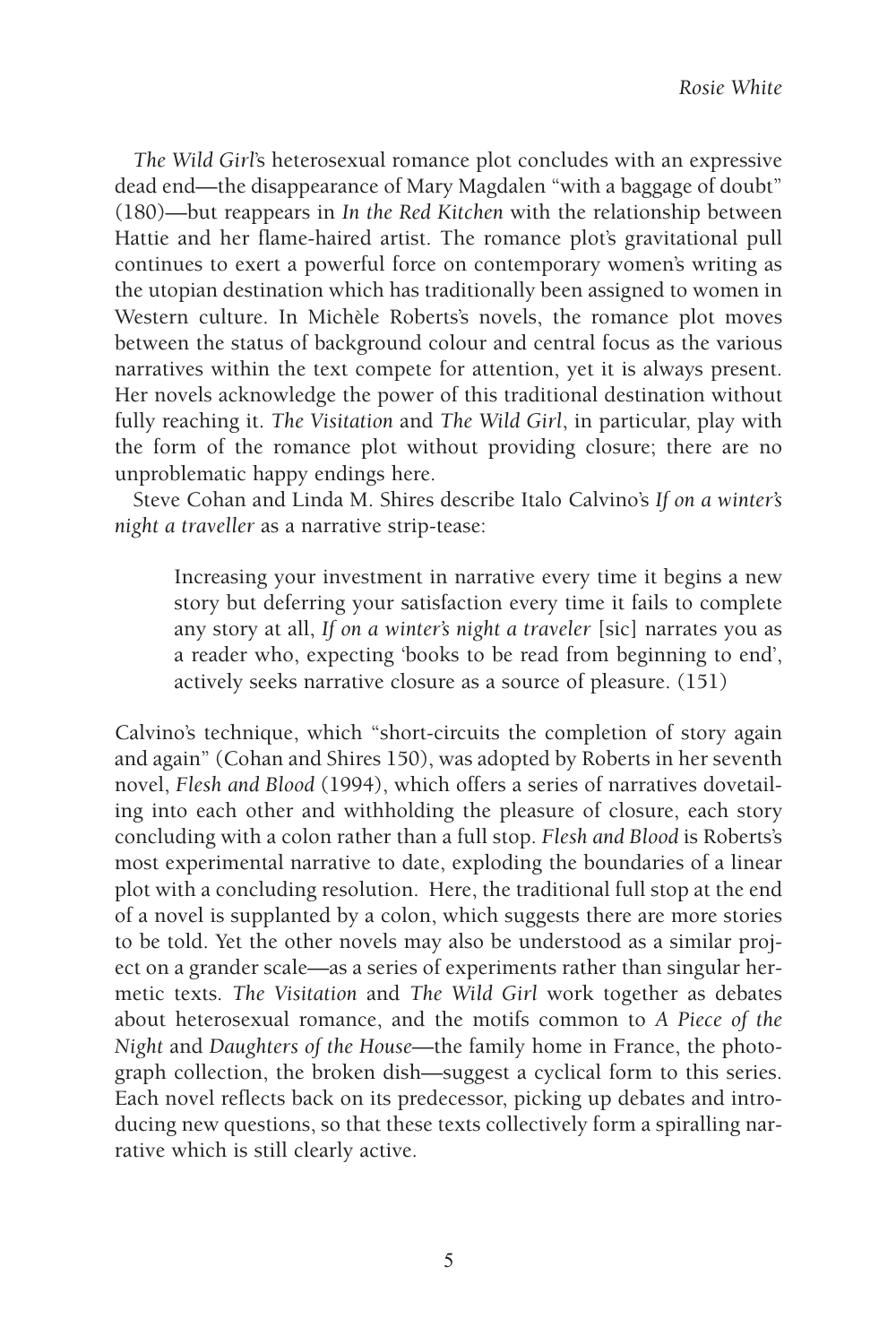The novels thus suggest the pleasure and possibility of writing and reading beyond the ending, evading both closure and concrete definition. If narrative and identity are aligned in these texts, however, there is also anxiety about the survival of particular narratives and of certain forms of identity. Patricia Waugh has commented on the propensity of contemporary women's writing for the evasive text, but notes an underlying concern to reconstitute or conserve some form of identity: "It is interesting that more women writers are now drawing on postmodernist narrative techniques— Carter, Winterson, Weldon, Lessing, Atwood, Tennant, Gee—in ways which resist the nihilistic implication of much of the theory by using disruptive forms to re-imagine the world we live in" (70).

Michèle Roberts clearly fits within that list of authors in her experiments with narrative style and historical fictions. One area in which the tension between playful deconstruction and practical reconstruction is particularly apparent is in the portrayal of the writing woman. While these novels celebrate excessive narratives—stories which work beyond closure, reveling in the fluidity and free play of intertextuality—they also raise questions about what this offers the feminist subject. Barthes's concept of the text as "a braided texture or a network of codes" which resists the concept of narrative as "an impenetrable monolithic and solid whole"[[is this Barthes quoted in  $C \& S$ , or is it their paraphrase?]] is clearly applicable here. These narratives "produce the 'noise' and 'volume' of textuality, and … exceed the finitude and coherence of a whole, formal structure" [[if the previous is a quotation from Barthes, is this also? (per MLA we only need the one reference at the end of the paragraph since both quotes come from the same page, but if the editors are quoting Barthes, I will insert "qtd. in" above]] (Cohan and Shires 118), but even in the loudest manifestation of this braided text there is an evident desire for presence, for some practicable reconstruction of identity in the narrative.

In *The Book of Mrs Noah*, the relation between the intermittent stories and the central narrative offers a contradictory textual identity which vacillates between self-contained linear narratives and a playfully peripatetic narrative style. *The Book of Mrs Noah* thus wavers between notions of concrete identity and absence of identity in narrative. There is significant emphasis in the second and third stories (chapters 19 and 24) on a conventional presence, or identity, which may be communicated in historical narratives—a desire to exist in narrative and, through writing, to be remembered. The medieval nun and the Elizabethan lady are determined to inscribe themselves in language, speaking in first-person narratives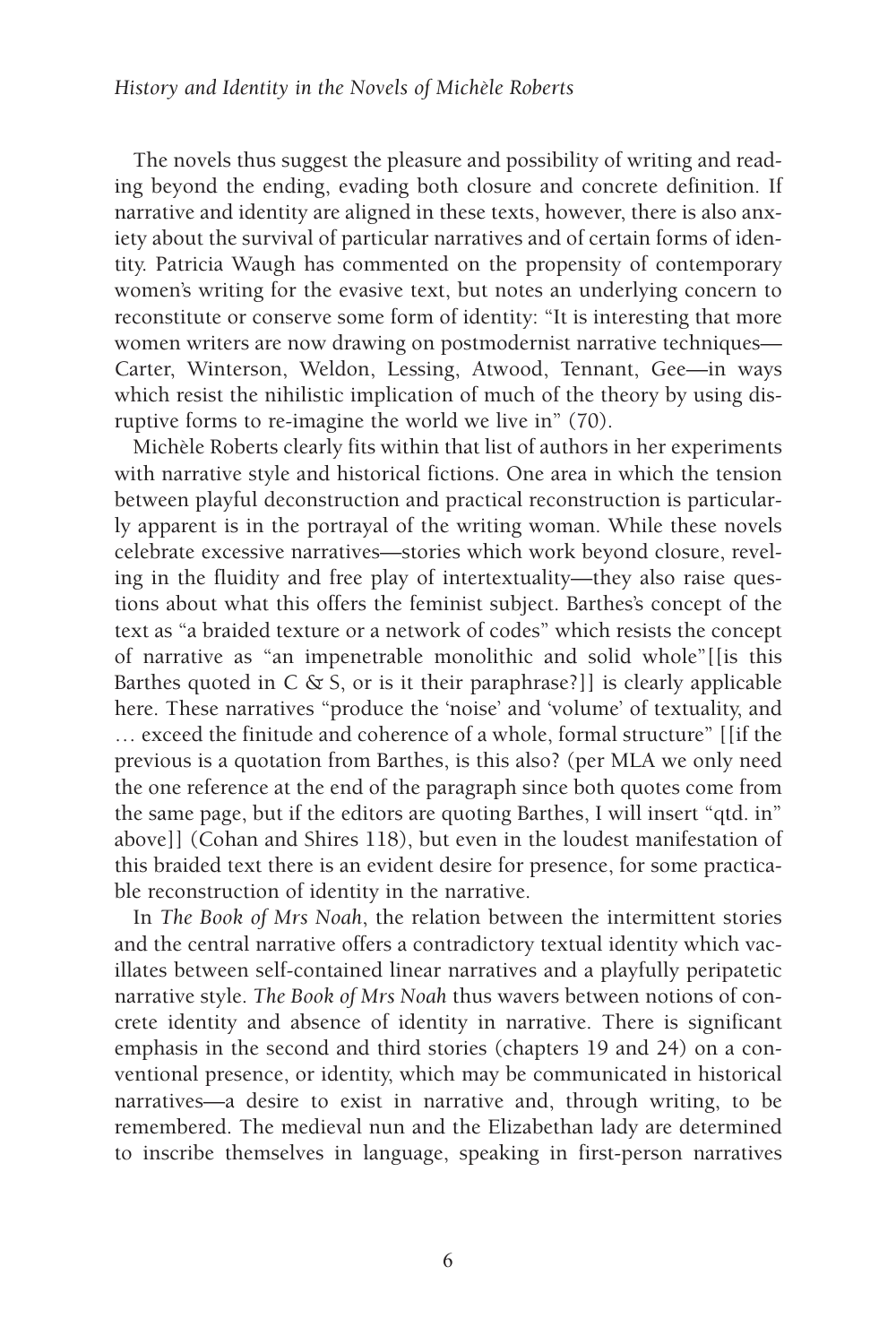directly to their sisters and daughters. Narrative, however fragmentary and fragile, is regarded as a means of communication, a means of being heard.

In the fifth and sixth stories—third-person accounts of Barbara, the twentieth-century food writer, and Mouse, the child of a dystopian future[[past (1984)?]]—the act of narration and, accordingly, the protagonist's identity, are more problematic. These last two stories are detached from any sense of the past or future, locked into a present which is a nihilistic version of postmodern subjectivity. If identity is simply a mask nothing more than competing historical narratives and codes—there is no comment to be made, no argument to be constructed, just free play between subjectivities floating along the information superhighway with no idea of where they might be going or who is paying for the electricity. Mouse, living in a parodic 1984 with "Big Mummy," is a woman without a past attempting to construct some sense of self and the future through poetic word-play. She is both a reflection on the cultural present and a warning of possible futures in which politics, let alone political action, appear to be absent from the cultural agenda.

These examples of desire for both linear and peripatetic narratives of identity and history are paradigmatic of the manner in which the protagonist-writer in many of Roberts's novels is brought to the point of writing, a process which is never depicted as an easy resolution. Just as the grasp of the medieval nun and the Elizabethan lady on their own narratives is depicted as deeply problematic in their emphasis on language as a transparent means of speaking to the future, so the narratives (about to be) produced by the protagonist-writers are presented as transient, partial, and prone to different readings. This vacillation between a linear masculine economy and a peripatetic feminine economy of language reflects upon debates visible in French feminist writings which draw on Lacanian models. While certain of these "new French feminisms" offer access to areas of play, flirtation, and *jouissance*, they have also been liable to accusations of essentialism and of representing a distractingly metaphysical side-track from the central journey of materialist feminist politics. Jane Miller levels this latter accusation specifically at the work of Julia Kristeva:

Kristeva may even be thought to have seduced some of the most imaginative feminist writers into an obscure, virtually mystical terrain and into forms of linguistics and psychoanalysis which are perilously individualised, unsocial and inhospitable to productive scrutiny. Their endeavours have at times become divorced from those other (surely crucial) endeavours, for which Kristeva cava-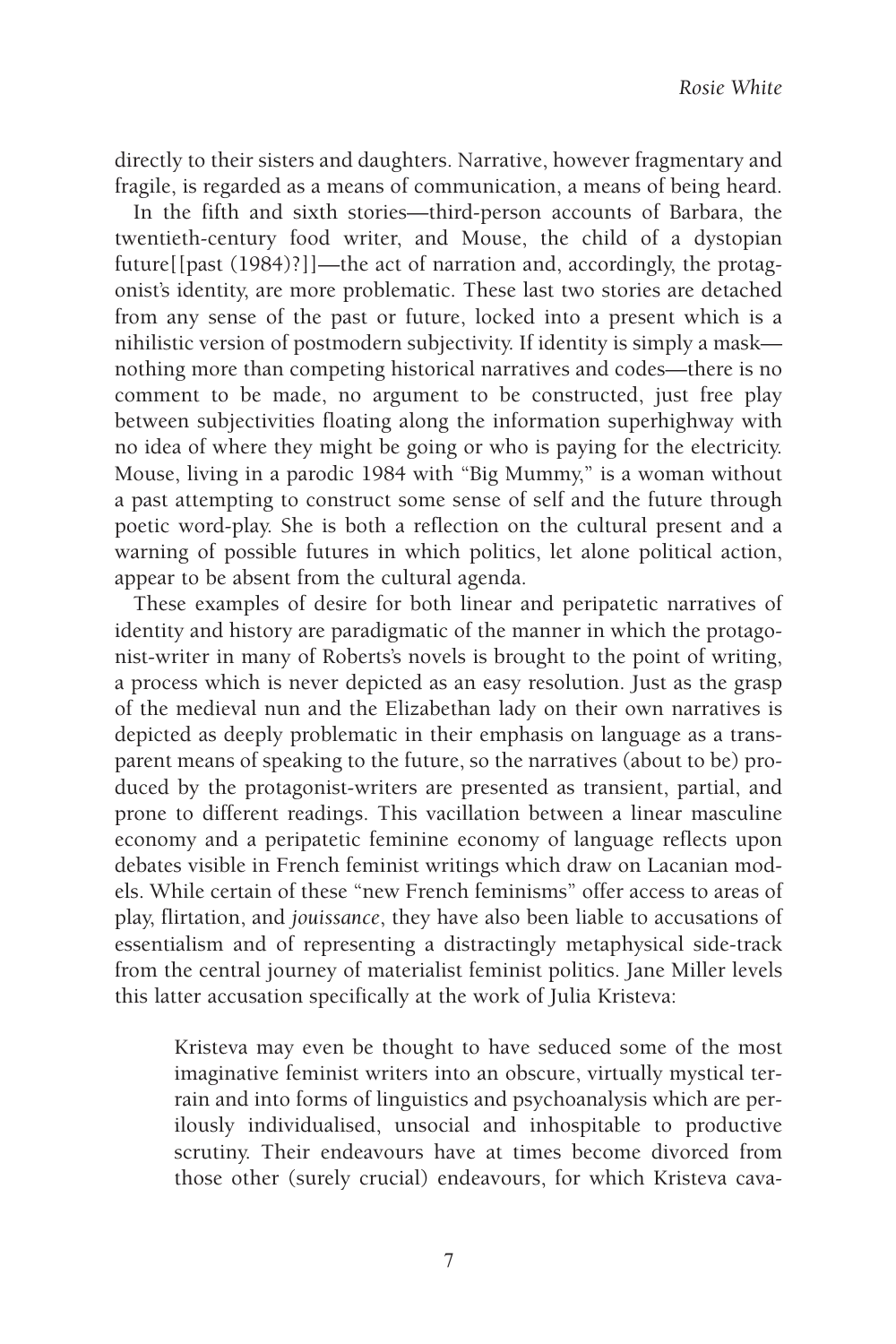## *History and Identity in the Novels of Michèle Roberts*

lierly recommends the retaining of slogans like "we are women." (25)

Other critics, such as Toril Moi, largely advocate Kristeva's approach, and in the last fifteen years or so the "New French Feminisms" of writers such as Kristeva and Luce Irigaray have become accepted and acceptable within British literary academic discourse (Jones 96–106). One of the most productive means of reading this form of French feminist theory (and psychoanalytic theory in general) is to regard it as a descriptive rather than prescriptive and totalizing narrative. As Elizabeth Grosz points out, the "metaphysical" aspect of these French feminists' work should be regarded primarily as a means of assault on male-dominated knowledges:

This does not … mean that they are either not feminist or that they are elitist. Rather, it implies that feminist struggles are multidirectional, occurring in many different practices, including the practice of the production of meanings, discourses and knowledges…. Kristeva, Irigaray and Le Doeuff do not proclaim a new female language, nor new non-patriarchal knowledges: instead they rupture the apparent self-evidence of prevailing models in order to make new modes of knowing and writing possible. They celebrate the possibility of different forms of desire, pleasure and representation. (234)

Michèle Roberts's novels offer themselves in parallel with this account of feminist theory—like Kristeva et al., they do not proclaim a feminine form of narrative but play upon and with prevailing masculine models in order to imagine something different. From *A Piece of the Night* to *The Looking Glass* (2000), Roberts has produced fictions within fictions and narratives with multiple narrators who contradict each other, unsure of themselves and their stories. Increasingly, Roberts's work has reinvented historical characters and moments to propose a different, imaginary history which reflects upon and questions its "real" sources.

Such playful reinvention is evident in her fifth novel, *In the Red Kitchen*, in which a section of the narrative is located in the prehistory of Freudian discourse—in Jean-Martin Charcot's lecture theatre at the Salpêtrière (Showalter 145–64). The Freudian family romance which suffuses Flora Milk's narrative reaches its climax in this scene; Flora is in the presence of the father of modern psychoanalysis, via Charcot: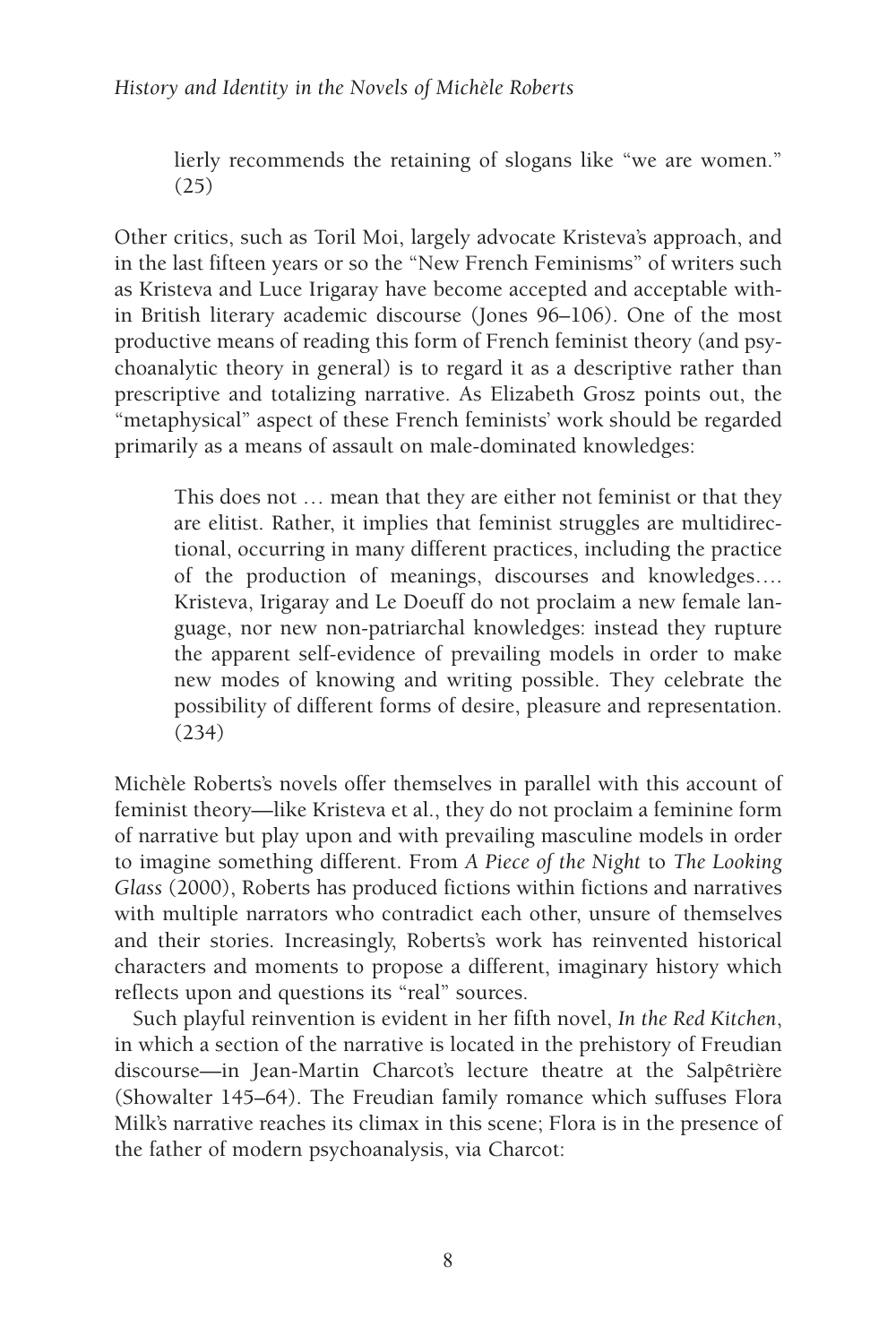Mother is jealous of Flora, of her golden curls and dimples. Mother is ugly. She has no time to play with Daddy like Flora does. Daddy loves Flora best. They love each other so much. Mother is old. Flora is frightened she will die. Flora stands in the kitchen doorway, watching her mother cry, head laid on her hands on the table. Flora dances for Dr Charcot and for William just like she dances for her daddy. (127)

Flora performs as an hysteric for Charcot, copying the poses of Augustine, Charcot's star patient, whose photographs Flora had seen in his office (Showalter 149–54). Freud is implicitly present as the "daddies" for whom Flora, the Victorian medium, performs, so that the novel's critique of materialist science versus mediumistic spiritualism is also an examination of the power relations implicit in the process of psychoanalysis. While the novel is self-consciously post-Freudian in this scene, it is clearly also post-Lacanian in its discussion of language and the written word.

Flora and Hat's association with writing is dramatized through their relationships with their fathers. Hat's Pharaoh father offers her language as a sign of office, while Flora's father is a printer by trade, literally instrumental in the linguistic means of production. Hat, Flora Milk's spirit guide, is based on an ancient Egyptian queen, a predecessor of Akhenaten and Tutankhamun:

Hat-shepsut claimed that her father had appointed her his co-regent and in the presence of the entire court declared her to be his successor. It is generally agreed by Egyptologists that this post hoc justification of her seizure of power is wholly fictitious…. She evidently thought her claims superior to those of her young step-son, and had herself represented in all the trappings and titulary of a male Pharoah [[Pharaoh?]]. Some twenty years after her death, Tuthmosis III had all mention of her expunged from the records and altered her monuments so as to suppress her name. It was not appropriate that the Living Horus should be a female, though several queens in Egypt's history attempted to usurp male prerogatives. (Aldred 40)

One significant aspect of this history is that the Egyptians are commonly considered to be the first culture to introduce a systematic form of writing with their use of hieroglyphic symbol.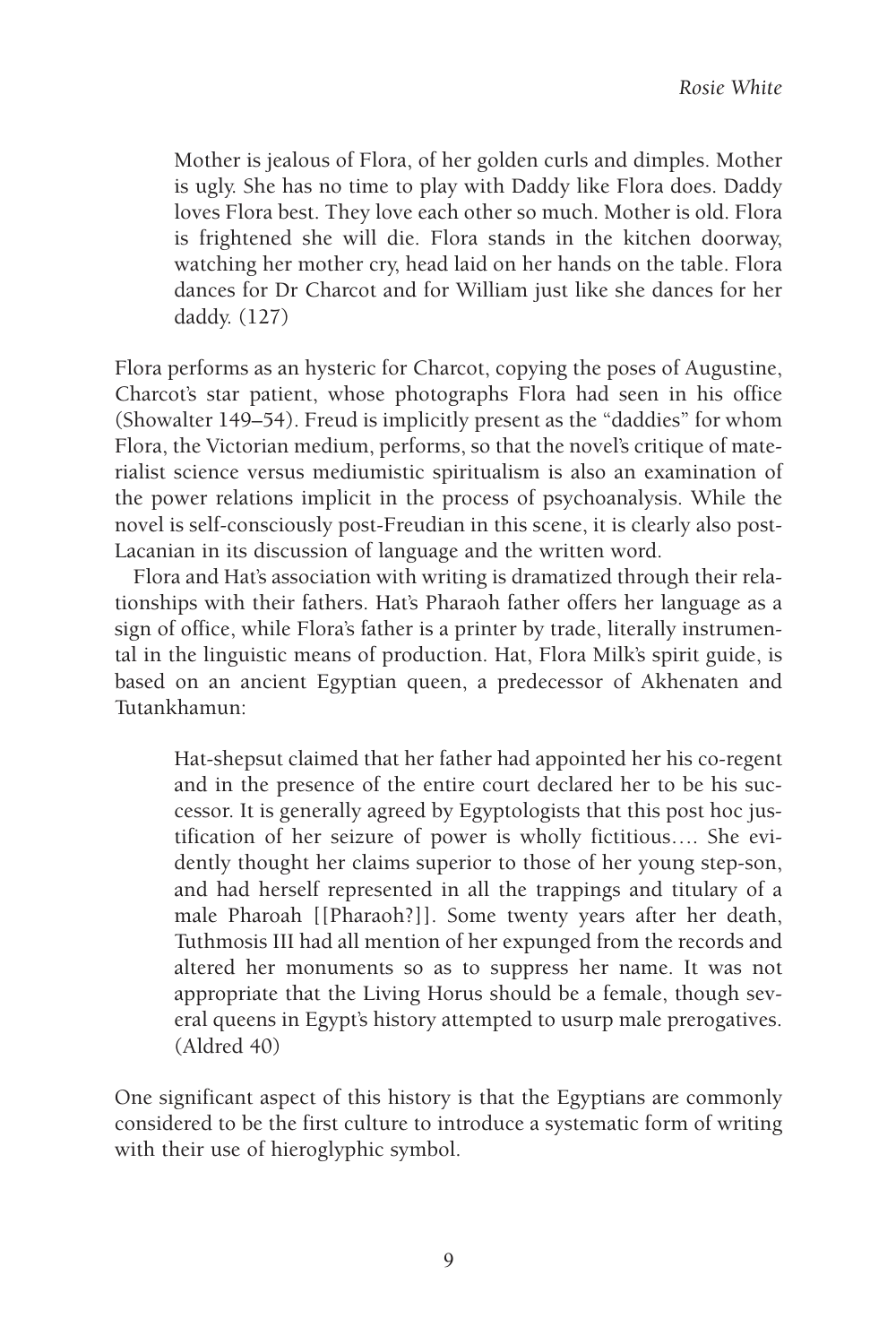#### *History and Identity in the Novels of Michèle Roberts*

Hat's narrative continually emphasizes the significance and power of writing in the creation of history. While Terence Milk, Flora's father, symbolizes language through his status as patriarch and printer, Hat's father has her taught to write because of the written word's literal power and its relation to his kingship. Flora is an avid reader of everything available (20)—literature for her becomes imagination and escape—while Hat learns the skills of a scribe in order literally to inscribe her power. Hat's narrative describes a hierarchy of power and language which is perceived as exclusively masculine: "The profession of the scribe … sets a boy on the path towards the gods. My father's scribes are learned men who know literature, mathematics, medicine, the secrets of religion…. To write is to enter the mysterious, powerful world of words, to partake of words' power, to make it work for me" (24). The power Hat desires is that of her father. Hat does not wish merely to be desired by her father, although she does become his wife and lover, but to be him:

I do not need a mother, for I have my father. The ways of women are stupid and frivolous; I scorn them. I am not a woman like other women…. I am as good as a boy…. I speak with men; I speak as men do; I speak of men's things. I am better than other women…. I walk in my father's way, the only way I wish to know, the one true way. (53)

In order to gain power she must become a man; she must reject her own gender and all its cultural associations in order to make herself male, or at least *not* female. Neither Hat nor Flora approaches a deconstruction of the terms *masculine* and *feminine*; rather, each accepts and works within her contemporary constructions of those definitions. Hat attempts to re-create herself as masculine, while Flora accedes to the femininity of her time, negotiating some space for herself within Victorian society. Neither character is portrayed within the novel as being either successful or ultimately happy with her lot.

Hat's and Flora's narratives can be read as enacting a feminist morality tale: one cannot escape definitions of gender without changing the structure of the society which constructs those definitions. Hat attempts to reinvent herself as masculine, but the cultural associations of sex and gender outlive her. Flora invents herself as feminine, betraying her female friends and family as she gives priority to the men in her life. If *In the Red Kitchen* is a feminist morality tale, are we left with the twentieth-century woman, Hattie King, as the "good woman"? It would be comforting to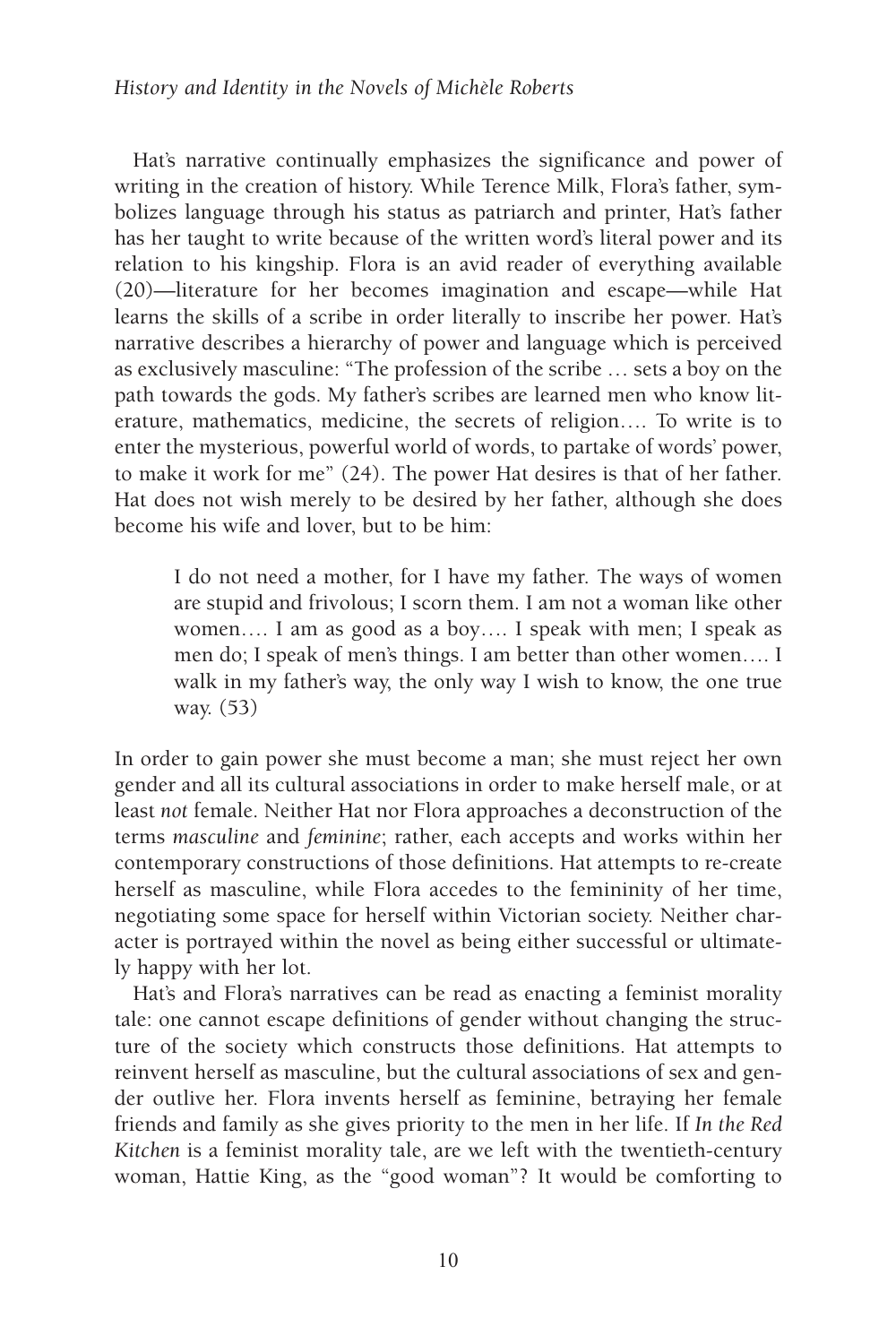read *In the Red Kitchen* as a text which proposes a progressive feminist history—with Hat trying masculinity, Flora femininity, and Hattie King finally triumphing with a contemporary identity which moves beyond gender stereotypes—but this novel does not offer such tidy conclusions.

Hattie King is not a woman who exists outside cultural definitions of gender; rather, she recognises those definitions and manipulates them in order to reach her goal—to own her home. Unlike her predecessors Hat and Flora, Hattie King travels through countries and cultures, re-creating herself as chauffeur, cook, writer, and prostitute. Her relation to gender is playful and less constrictive than those of Hat and Flora, but the parameters still exist. Hattie is thus not a utopian role model but very much the consequence of her spiritual ancestors [[is this ok? I replaced "predecessors" since it was used a couple sentences ago; however, I'm unfamilar with this work, so please correct if I've altered your meaning]]. The home which Hattie buys is Flora's house, resonating with echoes of Flora's life, a ghost of the past which only Hattie can see and hear. Hattie somehow has access to this mobile, uncertain form of history, but there is also a more concrete history hidden in boxes in the attic—a history which is confiscated at the end of the novel. One of Flora's descendants arrives to take away two cardboard boxes:

He wore a navy blazer with gilt buttons, smooth tubes of grey terylene trousers, a red and blue striped tie.… I'd got the two boxes out of the attic behind the bed in our room and lugged them down to the sitting room in preparation for his coming. No dead body in the attic after all; just boxes overlooked by Miss Cotter's relatives when they cleared the house. Cardboard boxes grimy with dust, sealed with brown masking tape. He tore back the tops to check the contents. I peered over his shoulder. The first one was full of old children's books…. The second box contained a pile of old photograph albums bound in red half-calf. Tissue paper between the leaves, faded brown silk markers. Frizzy-haired beauties in starched blouses and boaters, fat pasty babies in frocks, scowling matrons in black tents, young men with moustaches striking jokey poses. Images fading fast on glossy pasteboard. Underneath, the legends in neat brown copperplate: on the beach at Southend; Flora puts her hair up; Rosina's wedding day. The old man slapped the album shut when he saw how interested I was.

– Family souvenirs. Mustn't touch. They're very precious.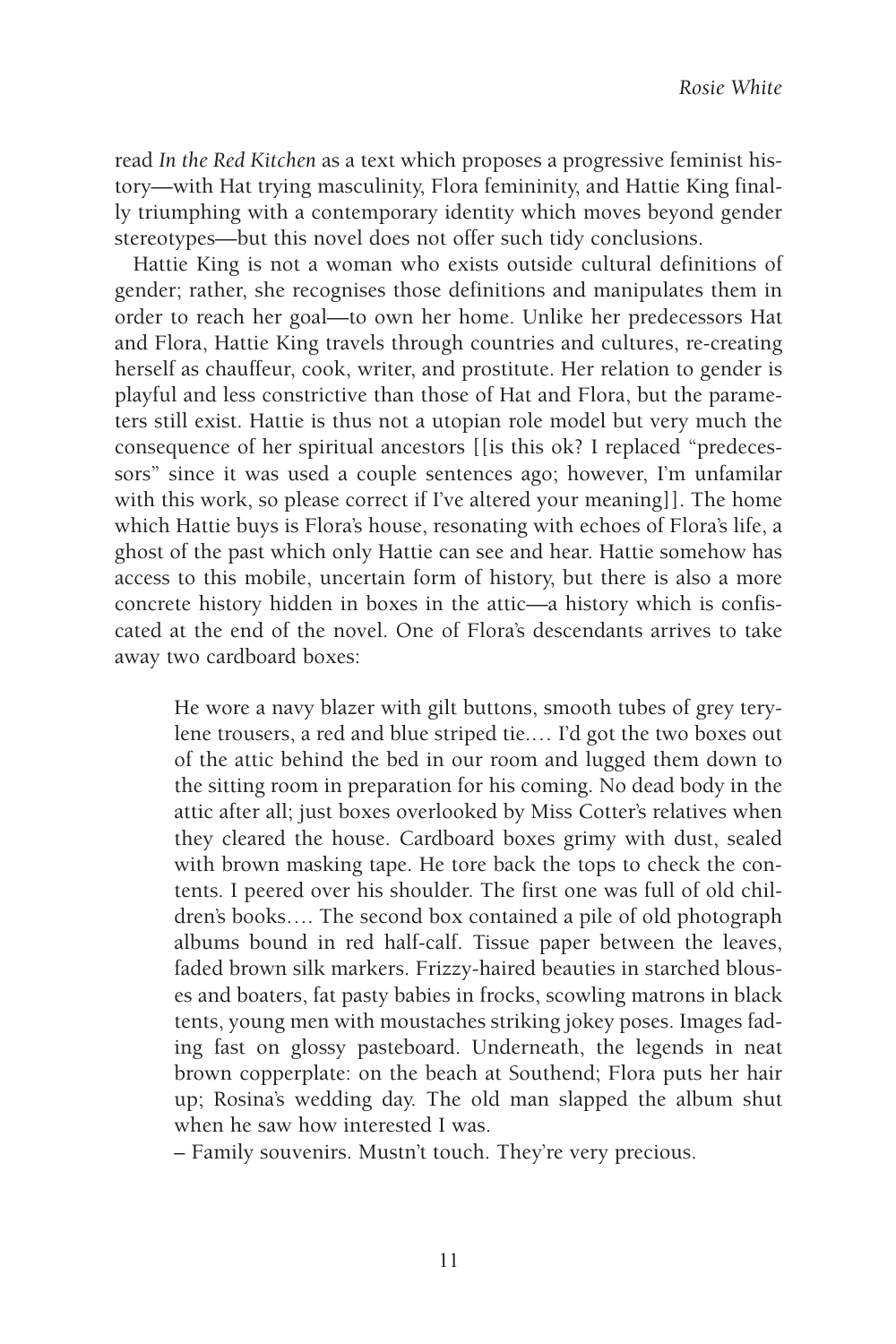Tucked down the side were several stiff exercise books beautifully bound in brown paper. I squinted at the writing on the cover of the one nearest to me. Roman capitals, black and well-spaced. Something about milk. Then the old man closed the box and picked it up. (138)

This passage implies that little has changed: that men are still grabbing history, closing the boxes, not wanting women to see. The cardboard boxes probably contain Flora's story, in her own words, in those "stiff exercise books"—yet Hattie already knows this story, doesn't she? Her visions of Flora surely offer a history which is more authentic than even the Victorian medium's diaries. If the novel ended at this point there would be some grounds for this argument; Hattie's final narrative is followed, however, by the voices of Flora, Minny, Hat, and Rosina.

Flora's final narrative is full of regret, and Hat disappears, while Minny and Rosina write letters to Mamma and Mr. Redburn, respectively, which speak eloquently of their betrayals of other women. The women who appear to triumph in this novel are those who can play "femininity" most successfully. Metaphysical communications between Hat, Flora, and Hattie may set up an invisible line of historical connection between women, but it does little to undermine traditional configurations of gender and power. If *In the Red Kitchen* prescribes anything, it is the development of an historical practice which embraces mobility, as opposed to the stasis depicted in the work of Charcot and Preston, a practice which recognises that, while a concrete sense of the past is necessary, historical orthodoxies must always come under suspicion. The "dead body in the attic," in this sense, is the two cardboard boxes full of Flora's history, and Hattie and Flora's male descendent represent two poles of possibility for that body of knowledge. With Hattie, the body is ephemeral, briefly glimpsed, and never fully in view; with the male descendent the body is preserved, embalmed, possessed as precious, and hidden away. History, within *In the Red Kitchen* and in the play between the novel and its sources, is in motion between these two possibilities.<sup>1</sup>

Freud and Lacan are evident in these narratives, but the dominant discourse of the novel—the communications across time and space which Flora's private spiritualism and Hattie's vision represent—offers an active critique of the orthodoxies of Freudian and Lacanian models of identity. Hat and Flora are trapped within models of psychic development which condemn them to destructive repetitions, silence, and death. Hattie, the contemporary writer, offers a possible alternative to the family romance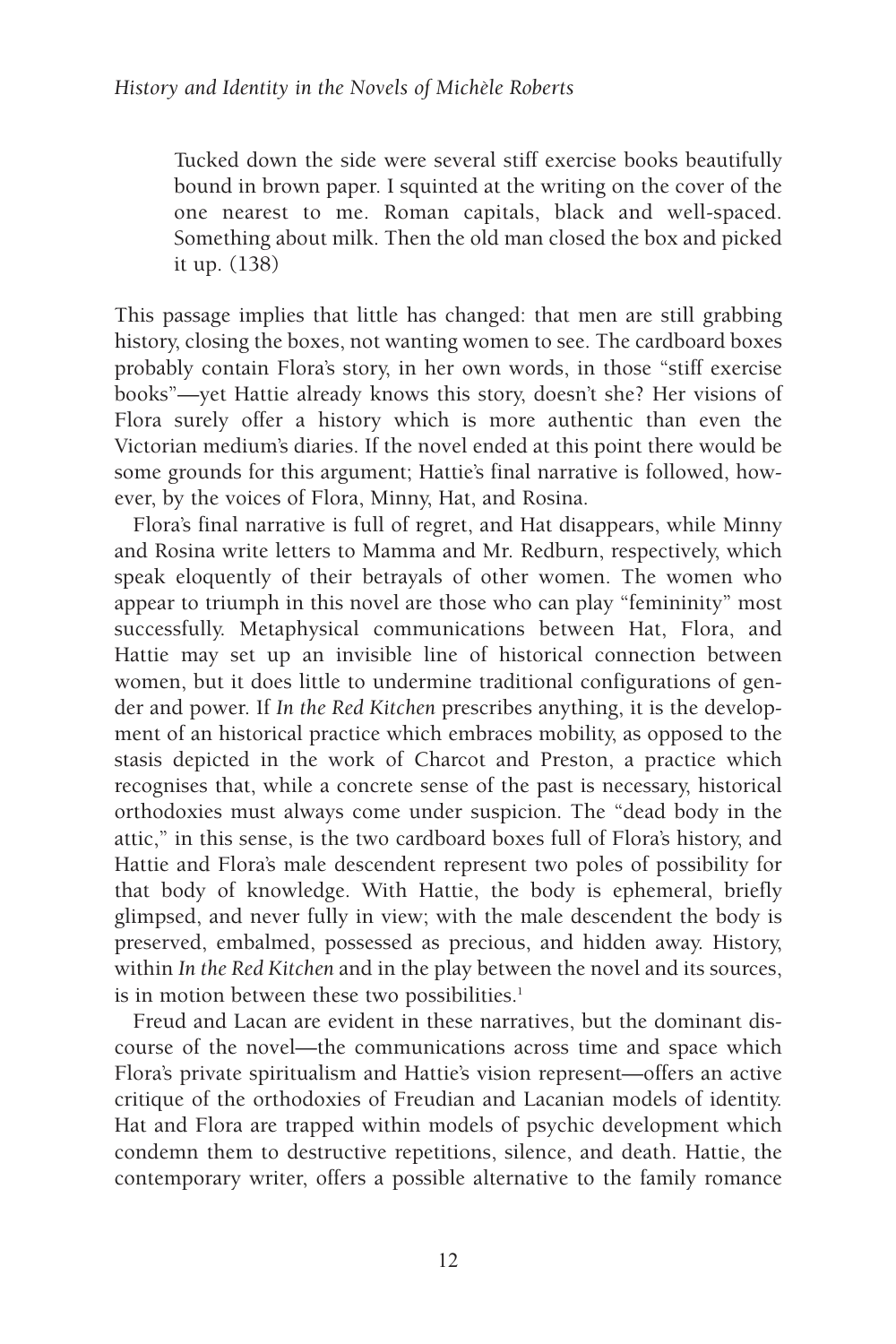scenario in the *jouissance* of her itinerant early life, together with the pleasures which accompany her purchase of Flora's crumbling house and her relationship with the flame-haired artist. Significantly, Hattie is an orphan, unparented and therefore symbolically free of the family romance plot; she has no father to please and no mother to betray. According to DuPlessis:

Freudian theory, postulating the telos of "normal femininity" as the proper resolution of the oedipal crisis, bears an uncanny resemblance to the nineteenth-century endings of narrative, in which the female hero becomes a heroine and in which the conclusion of a valid love plot is the loss of any momentum of quest. The pitfalls to be avoided by a woman seeking normal femininity are very consistent with the traits of the female hero in narrative: defiance, activity, selfishness, heroic action, and identification with other women. For Freudian theory puts a high premium on female passivity and narcissism and on the "end" of husband, home, and male child. As for quest or individual aspiration, Freud poignantly realizes that the achievement of femininity has left "no paths open to [a woman] for further development; … [it is] as though, in fact, the difficult development which leads to femininity had exhausted all the possibilities of the individual." [['. (?)]] By the repressions and sacrifices involved in becoming feminine, [["the" here in original?]] quest is at a dead end—a sentiment that we have seen replicated in narrative endings. (35) [[a previous quotation (see p. 2) from DuPlessis's work contains single quotation marks around the internal quotation, but here there are double quote marks. Which is correct? (We have Americanized the British punctuation in all contributors' articles, but we will retain it in quotations).]]

It is consequently ironic that Hattie, the modern "free woman," is about to become a parent herself at the end of the novel. Hattie, her lover, and the child in her womb form a new nuclear family within Flora's crumbling Victorian tenement; is this a resurrection of the Freudian family romance or even a reassertion of "family values"? The conclusion of the novel, with the last word going to Rosina (Flora's sister who betrays and is betrayed by her sibling), offers an ominous ending. Will Hattie and her new family evade the Oedipal scenario which ensnared her predecessors? The implication is that successful and productive modes of femininity are, like feminism, "not achieved" but still in process (De Lauretis 7).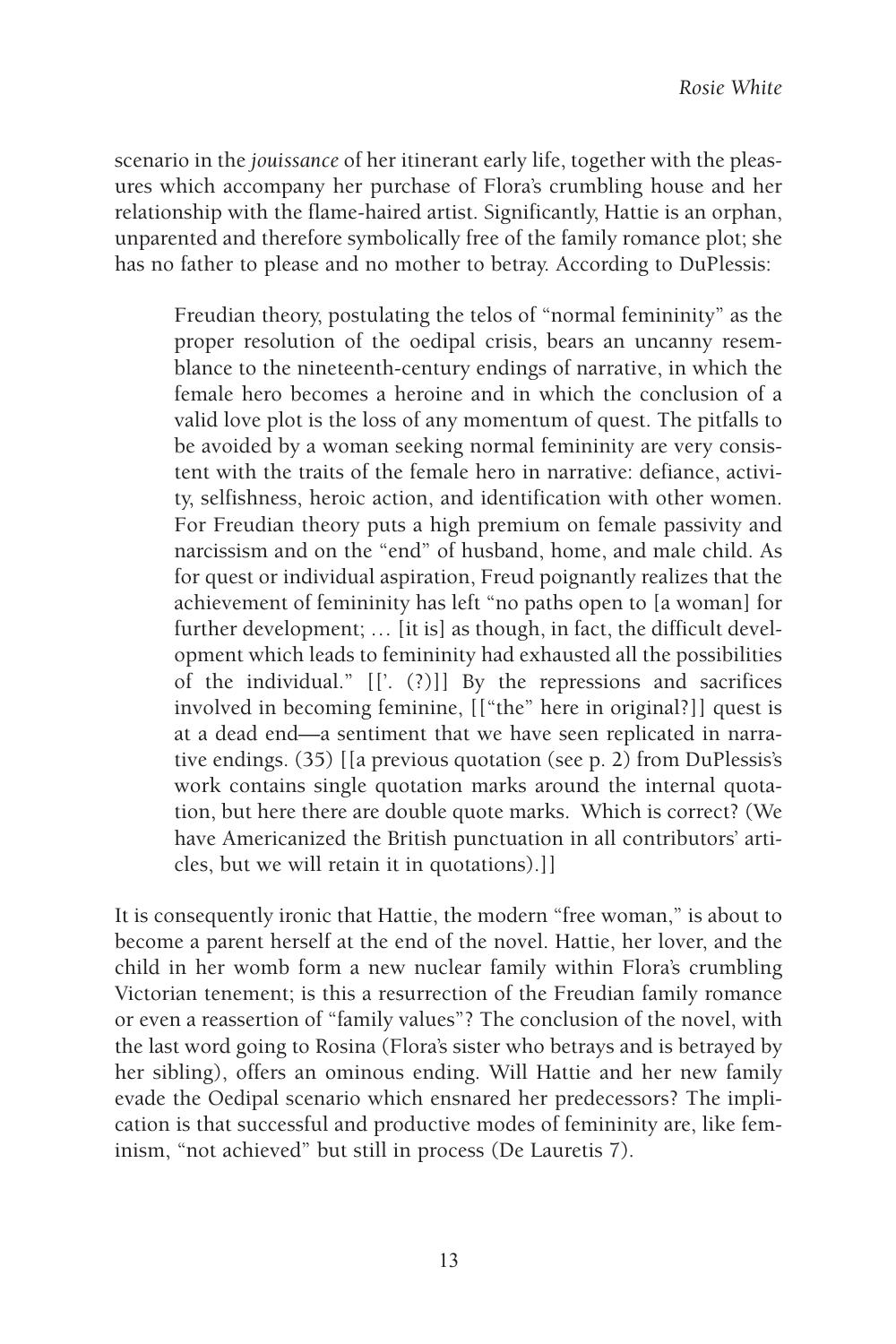## *History and Identity in the Novels of Michèle Roberts*

One of the spaces in which this process occurs is in the momentary visions and epiphanies experienced by Roberts's protagonists. These experiences are enacted within the novels as desire for both narrative closure and excess. Hattie in *In the Red Kitchen* sits by a fire with the window open and becomes "A temporary union of opposites, the nearest I get to the idea of God, that makes me shiver inside with delight. I'm whole, for a moment, enclosing heat and cold together; and I'm different parts, half belonging to heat and half to cold; I'm the point at which these two worlds meet" (16–17). The young Léonie in *Daughters of the House* waits for the moment in the middle of the Channel when she is both (and neither) English and French:

For at that moment true language was restored to her. Independent of separated words, as whole as water, it bore her along as a part of itself, a gold undercurrent that connected everything, a secret river running underground, the deep well, the source of life, a flood driving through her, salty breaker on her own beach, streams of words and non-words, voices calling out which were staccato, echoing, which promised bliss. Then the boat churned on. (35–36)

In these spaces—somewhere between discourses of historical determinism (the dead hand of the past) and metaphysical agency (the free play of *jouissance*)—lies the hope of a different future. In this sense it is a space of possible, if transitory, transformation. This bears comparison with Michèle Le Doeuff's description of the imaginary, which in contrast to Lacan's concept of its function in ego formation regards the imaginary as

… a rhetorical term which refers to the use of figures or imagery in philosophical and other texts. [Le Doeuff] [[I have replaced "she" here--is this correct?]] sees it as a kind of "thinking-in-images," the use of narrative, pictorial or analogical structures within knowledges. In this sense, the imaginary is symptomatic of an (intellectual and political) elision: it marks those places within philosophical texts where the discourse is unable to admit its founding assumptions and must cover them over. It signals thus a point of critical vulnerability within texts and arguments, a site for what otherwise remains unspeakable and yet necessary for a text to function. (Grosz xviii–xix)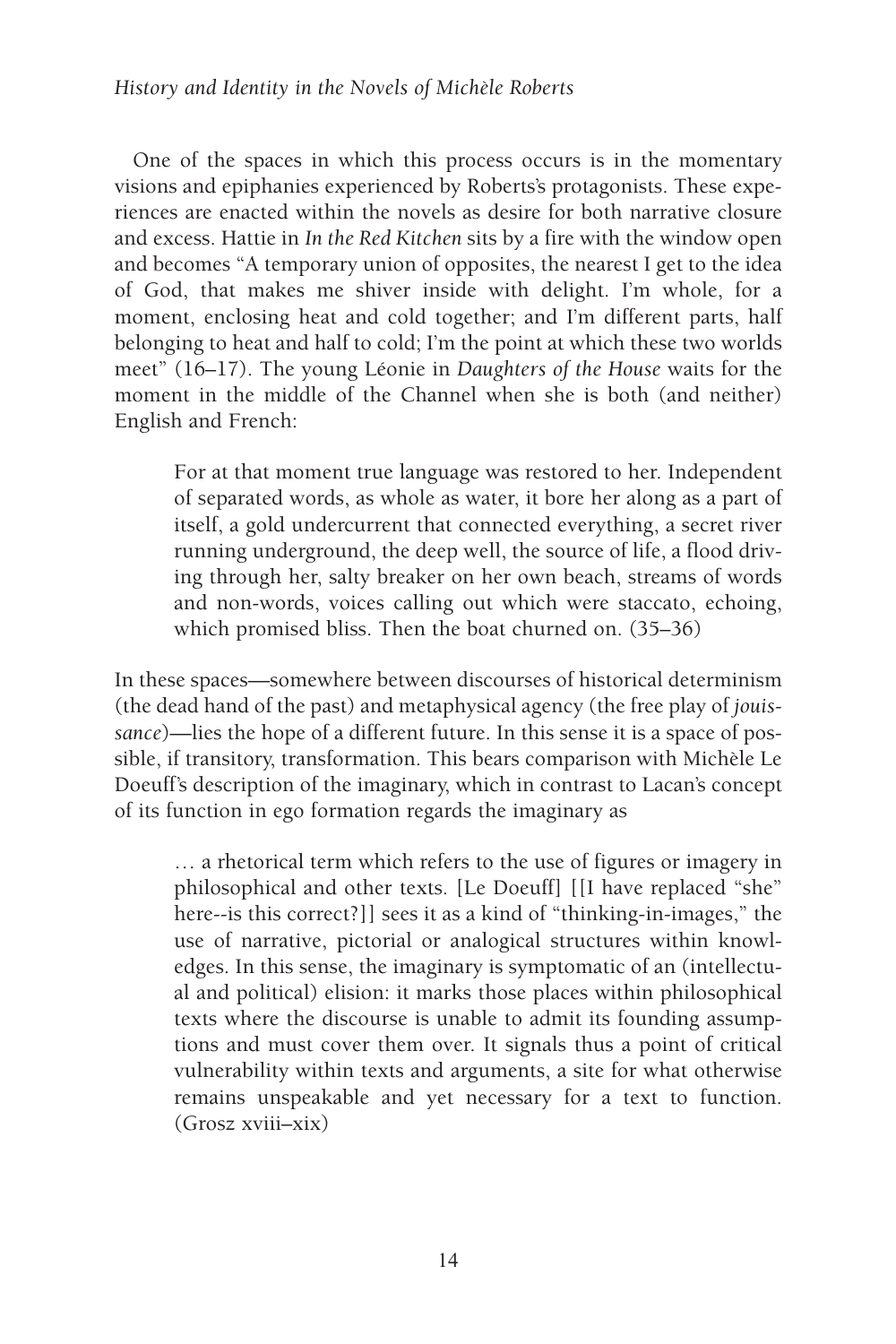In this manner Roberts's novels move on from Freudian and Lacanian dramas to engage in debates with French feminist theories of language and writing which have attempted to signal ways out of this dead end: *sorties*. This may be regarded with some suspicion as a potential step back towards liberal humanist notions of the subject, as in Frank Kermode's citation of Wallace Stevens's idea of "Supreme Fiction": "such a fiction of the end is like infinity plus one and imaginary numbers in mathematics, something we know does not exist, but which helps us to make sense of and to move in the world" (37). Yet the texts themselves exhibit a suspicion of such convenient fictions. By interrogating concepts such as *écriture féminine* they puzzle at the practicability and efficacy of such *sorties*. These narratives address and employ discourses of psychoanalysis and French feminist theory, but they do not swallow them whole.

In "Castration or decapitation?" Hélène Cixous offers a definition of *écriture féminine*:

This is how I would define a feminine textual body: as a female libidinal economy, a regime, energies, a system of spending not necessarily carved out by culture. A feminine textual body is recognized by the fact that it is always endless, without ending: there's no closure, it doesn't stop, and it's this that very often makes the feminine text difficult to read. For we've learned to read books that basically pose the word "end." But this one doesn't finish, a feminine text goes on and on and at a certain moment the volume comes to an end but the writing continues and for the reader this means being thrust into the void. These are texts that work on the beginning but not on the origin. The origin is a masculine myth: I always want to know where I come from. The question "Where do children come from?" is basically a masculine, much more than a feminine, question. The quest for origins, illustrated by Oedipus, doesn't haunt a feminine unconscious. Rather it's the beginning, or beginnings, the manner of beginning, not promptly with the phallus in order to close with the phallus, but starting on all sides at once, that makes a feminine writing. A feminine text starts on all sides at once, starts twenty times, thirty times, over. (53)

There are echoes here of exhortations in *The Visitation*—"to begin, over and over again" (176) and "The heart of the labyrinth is not the end but another beginning. Start to write" (173)—and also resonances with the methodology of Michèle Roberts's prose fiction as a whole. Like Cixous,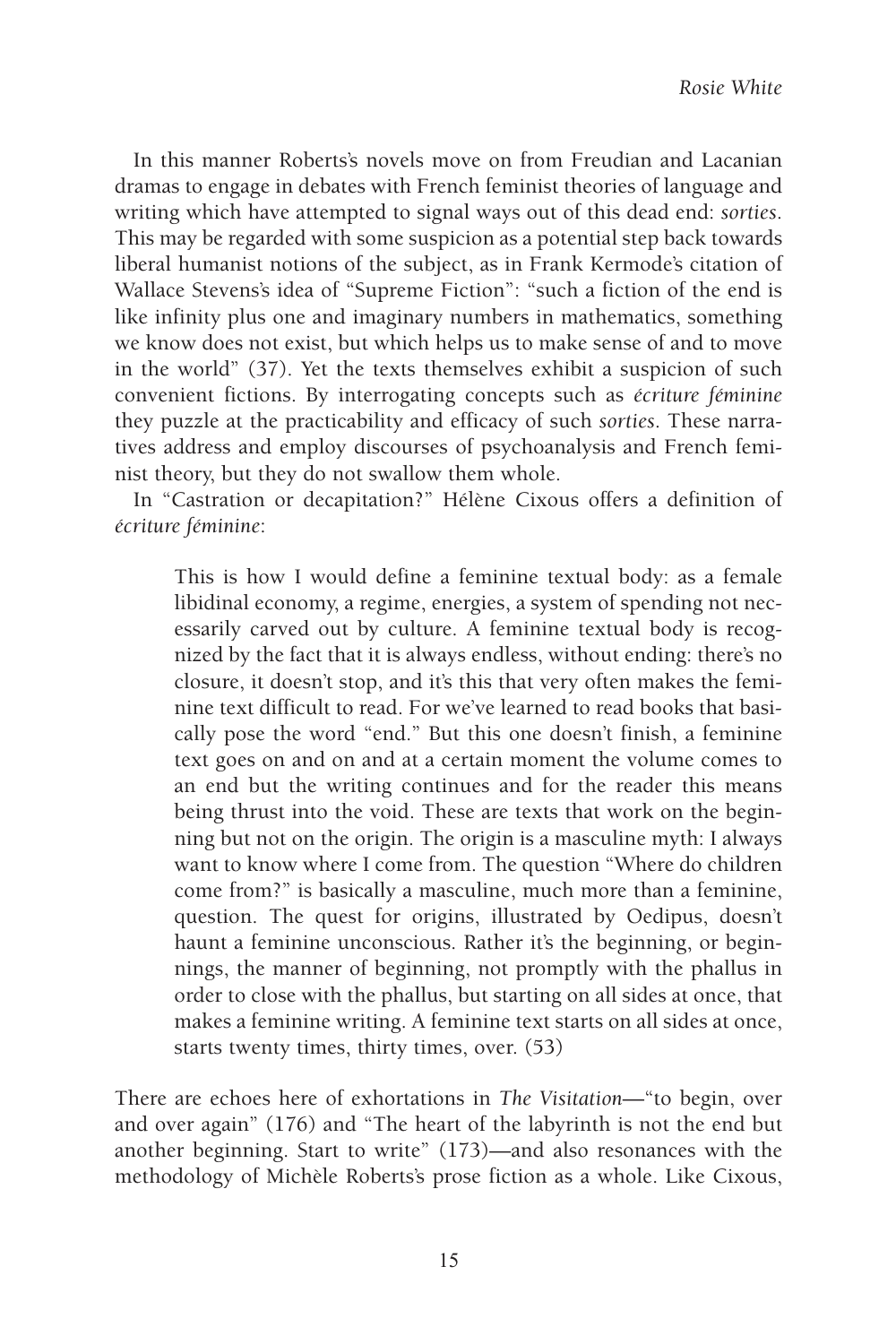who repeats herself in different essays, or perhaps begins again and again, Roberts's work is continuous and continuing.<sup>2</sup> Themes and images recur in these novels; they will not be finished or defined in one text but reappear in different guises and contexts in the next.

Michèle Roberts's biographical appropriateness for French feminist theory, as a woman whose parentage straddles the Channel, does not necessarily entail the absence of a more Anglocentric materialist politics, but does at times seem to imply a similar seduction by *l'écriture féminine* as that which Miller ascribes to Kristeva's work. In an interview Roberts described how she gets "… this enormous pleasure from reading French. It's *la jouissance*—I absolutely know what that means—because it's the language of my mother. It's me intimate with my mother when I read even French feminists, who she would loathe if ever she read them" (128). Roberts's narratives evoke a magical "other" place which, while exciting and inspirational, fails to offer practicable solutions. Consequently, these novels self-consciously apply themselves to Cixous's description of writing the feminine, but only in order to experiment with this idea, not to prove its existence. The texts themselves appear conscious of this distinction. The confiscation of boxes full of Flora's material history—her photographs and diaries—by the ominous old man in a blazer at the end of *In the Red Kitchen* indicates that, while the connection between Flora and Hattie may have been authentic, it will remain immaterial and private rather than entering the public sphere. It is therefore clear that this is a moment of connection which cannot be shared with other women. Similarly, when Léonie is going to make public her knowledge about the identity of the Nazi informer at the end of *Daughters of the House*, she admits, "I had no real proof it was the priest" (171). Her private knowledge of history may not stand up in court; such knowledges may disintegrate in the public arena.

These metaphysical histories may be transient, but they are also transitory; they easily disappear, and their presence as "ghosts in the library" (Roberts, *The Book of Mrs Noah* 89) cannot be guaranteed. These texts desire both the pleasure of closure, which offers the subject narrative presence, and the pleasure of exceeding boundaries, offering infinite possibilities for play but also entailing potential absence. Roberts's novels, as I have read them, are therefore not strictly *féminine* texts according to Cixous's definition; these narratives evade closure but also desire it. The stories they tell are always already inscribed by the tradition of the story (the novel) in Western culture, offering quest narratives which have unorthodox, inconclusive endings, but endings nevertheless.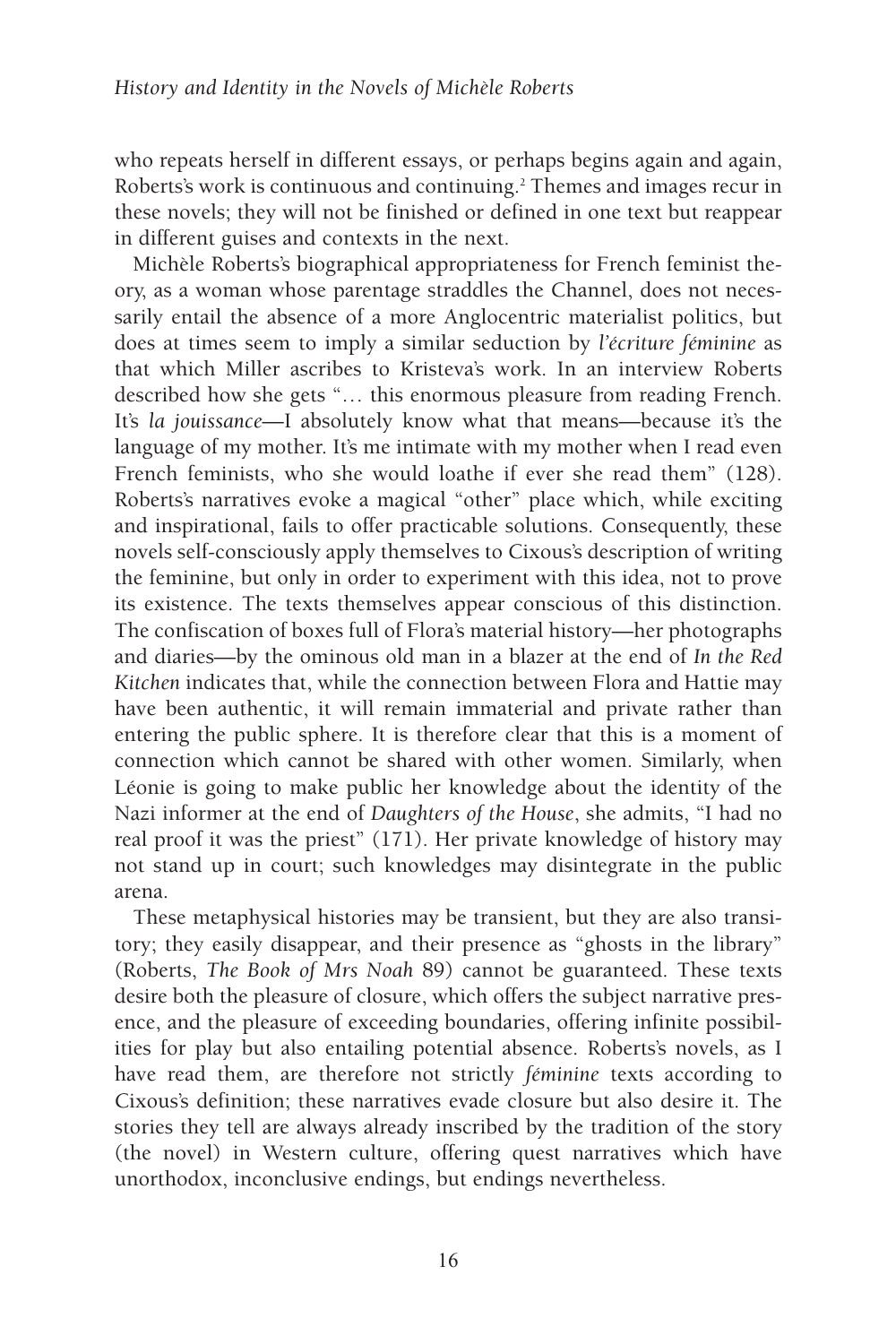What this implies is a different understanding of identity and how identity is constructed. In the work of Julia Kristeva, this produces a vision of the subject-in-process which is directly inspired by psychoanalytic practice:

The Kristevan subject is a subject-in-process (*sujet en procès*), but a subject nevertheless. We find her carrying out once again a difficult balancing act between a position which would deconstruct subjectivity and identity altogether, and one that would try to capture these entities in an essentialist or humanist mould. (Moi, *The Kristeva Reader* 13)

This concept of the subject-in-process is attractive, effectively evading problematic notions of identity as a conclusive, hermetic destination. To go beyond the notion of the subject-in-process entails the risk of reinforcing prescriptive ontologies. The solution offered here is the subject as potential artisan, creating the self through language:

The modern, unstable and empty subject, [Kristeva] argues, ought not to be fixed and stabilized, but to be turned into a work in progress. This means that psychoanalytic patients must be left, at the end of analysis, in a position which enables them to express themselves. But expression requires subjectivity, and therefore the Law, which constructs speaking subjects in the first place. Perhaps, therefore, the speaking or writing one ought to seek out for such patients would be imaginative and imaginary, Kristeva argues, since this is the only kind of activity that can fill the narcissistic void without fixing it in a too rigid concept of "self." (Moi, *Kristeva* 14)

In Roberts's novels, unsurprisingly, the creative and unstable world of imaginative writing is privileged; this is clearest at the end of *The Book of Mrs Noah* when Mrs Noah declares her intention to produce "writings that can be torn out, scribbled on a shirt cuff, chalked on a wall, drawn with a stick in the sand on the seashore and then washed away" (288).

Yet this [[sorry, I've lost the train of argument--to what does "this" refer?]] also indicates the limitations of this form of identity; such subjects are by definition fragile and insecure. While the notion of a more mobile subjectivity is attractive, and even fun, it risks the re-enactment of pitfalls of more static (humanist) theories of identity once the destination is mapped out. For this reason fiction seems to be an eminently appropriate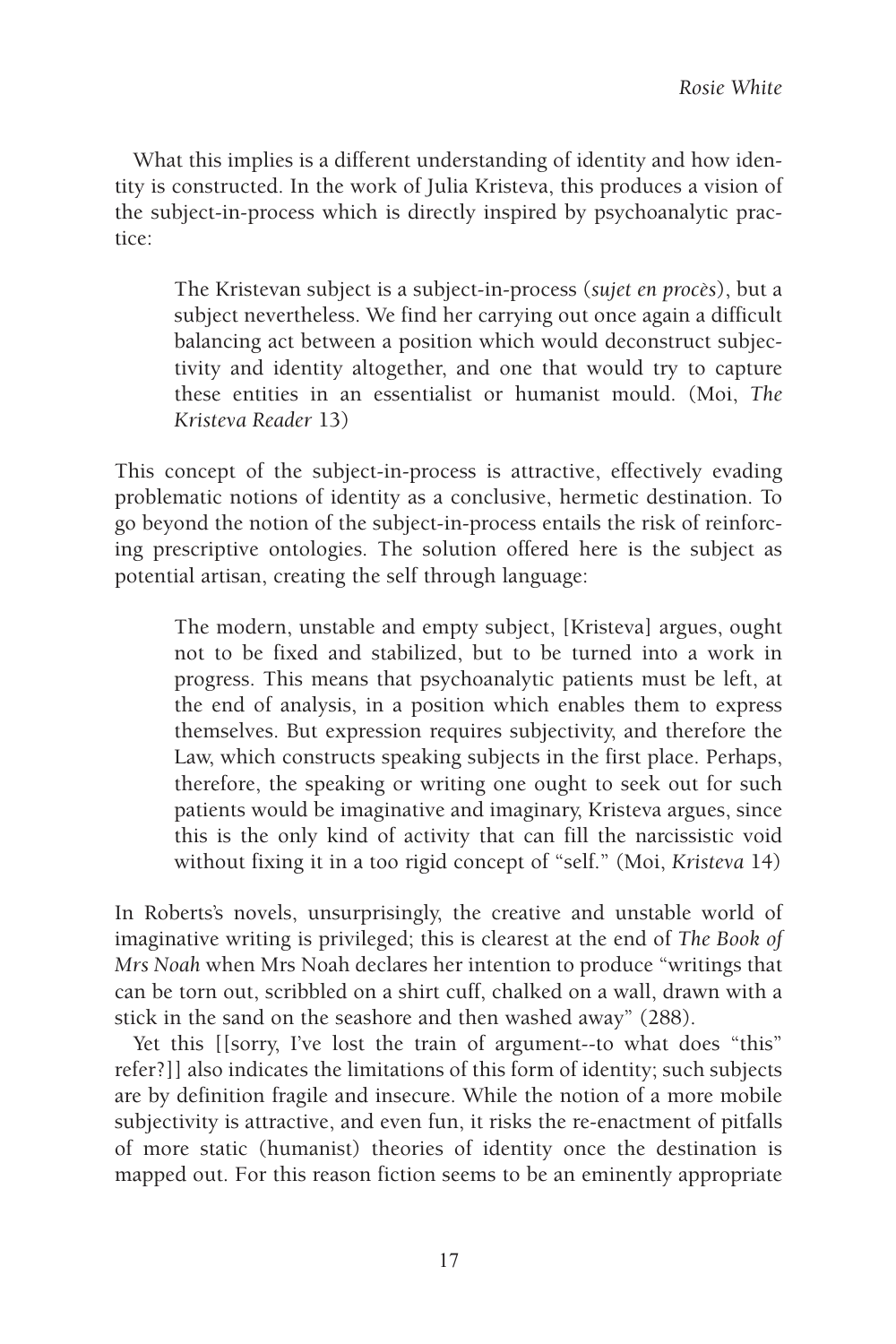location for discussing mobile subjectivity, because this form of writing is inherently untrustworthy—inherently *fictional*. Whereas academic writings are situated within the bounds of rhetorical and formal discursive formations (boundaries which Kristeva and Cixous have deliberately sought to break), works of fiction are by definition more elastic, experimental and constantly evolving. Michèle Roberts's novels engage with and disseminate complex ideas about identity and history, raising questions for which there are no absolute answers and proposing impossible solutions.

This is not to say that such solutions are therefore unproblematic; is it really possible for every woman to grow up and become a writer? Don't these texts by Roberts and Kristeva both speak largely to and for a specific section of the population: namely, white, western, highly-educated, middle-class women—women who can afford to be "mobile"? I would respond that, yes, they probably do. Such writings speak to and for a particular constituency—as every form of writing does—yet in Michèle Roberts's fiction there is a wider possible readership. Whereas Kristeva et al. are available primarily through academic publication and dissemination, Roberts's fictions are available to a wider audience through a mainstream publication and distribution network. Setting aside the pitfalls of proposing art as the most viable means of expression, however, the notion of the subject-in-process is not only useful in theoretical terms but also descriptive of lived experience in late modernity in the West:

Thematizing ourselves as mobile subjectivities eschews the search for an essential reality to which our representations correspond, while claiming an historical residence in the contentious fields of late modernity and seeking strategies by which to stay honest about our affirmations while we keep moving toward them. (Ferguson 154)

This state of negotiation speaks eloquently to the more productive theorizations of postmodernity, inspiring a sense of recognition—isn't this a description of daily life? More to the point, this may also be read as a description of contemporary feminist politics both in the academy and at the grassroots level; for better or worse, we are all living in mobile homes. [[clever--nice ending. I enjoyed reading this.]]

*University of Northumbria*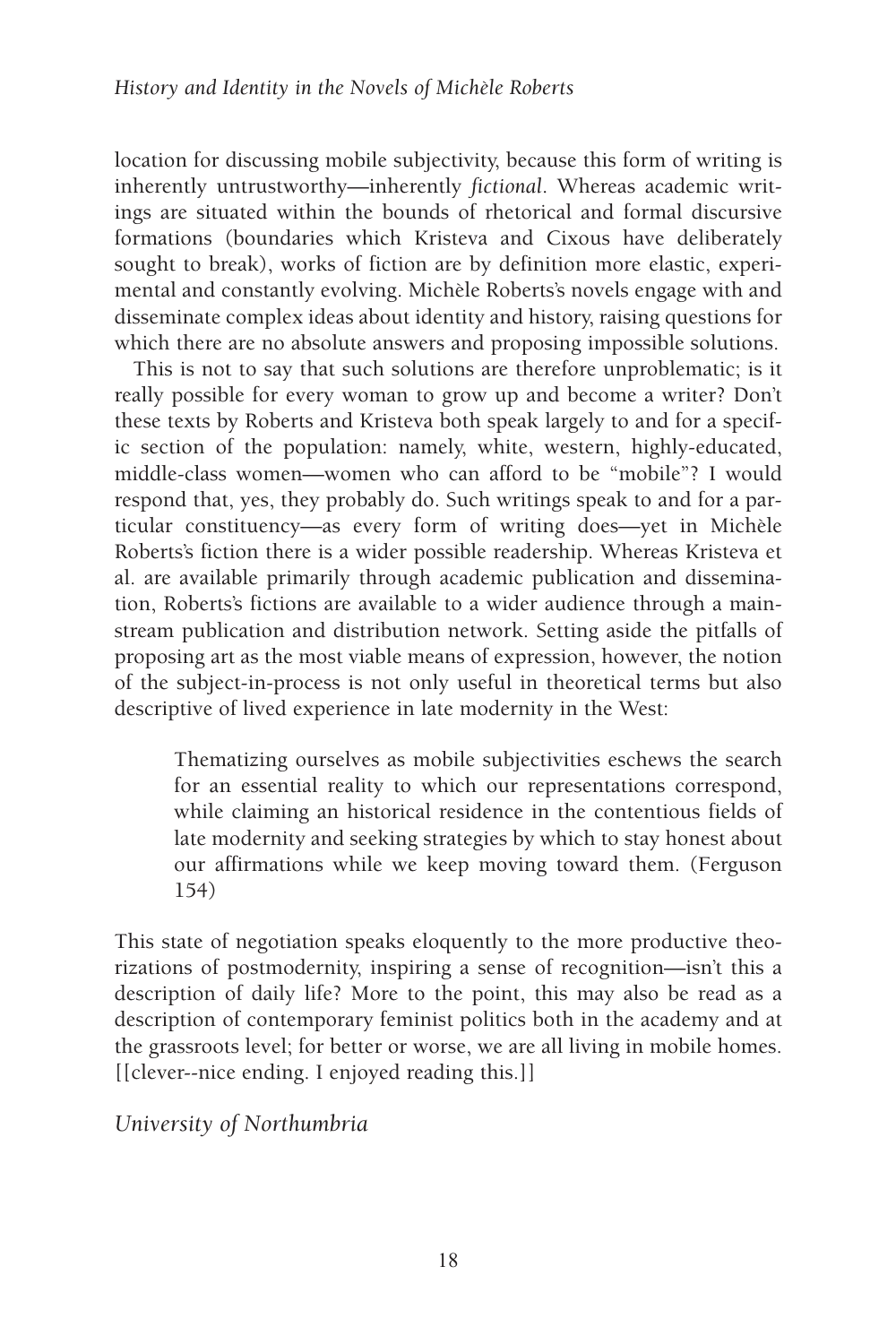#### **NOTES**

1 In addition to Hat, who is based on the Egyptian Pharaoh-queen Hatshepsut (and offers an allegorical reference to Margaret Thatcher, the British Prime Minister 1979–1990), the character of Flora Milk is closely based on the Victorian spiritualist medium Florence Cook. *In the Red Kitchen* shadows Florence's career as a medium, including her relationships with the paranormal investigator William Crookes (William Preston in the novel), her spirit guide Katie King (Hattie King in the novel), and her friend Mary Rosina Showers (Flora's sister Rosina in the novel). For further details, see Alex Owen, *The Darkened Room: Women, Power and Spiritualism in Late Victorian England*; Janet Oppenheim, *The Other World: Spiritualism and Psychical Research in England 1850–1914*; and Ruth Brandon, *The Spiritualists: The Passion for the Occult in the Nineteenth and Twentieth Centuries*.

<sup>2</sup> Hélène Cixous's definition of the feminine text recurs, or continues, in "Sorties"—"defining a feminine practice of writing is impossible with an impossibility that will continue; for this practice will never be able to be theorized, enclosed, coded, which does not mean it does not exist" (Cixous and Clément 92)—and in "The Laugh of the Medusa" (Marks and de Courtivron 245–64).

#### WORKS CITED

- Adams, Mary Louise. "There's No Place Like Home: On the Place of Identity in Feminist Politics." *Feminist Review* 31 (1989): 22–33.
- Alcoff, Linda. "Cultural Feminism Versus Post-Structuralism: The Identity Crisis in Feminist Theory." *Signs* 13.3 (1988): 405–36.
- Aldred, Cyril. *Akhenaten: Pharaoh of Egypt*—*A New Study*. London: Thames and Hudson, 1968.
- Brandon, Ruth. *The Spiritualists: The Passion for the Occult in the Nineteenth and Twentieth Centuries*. London: Wiedenfield and Nicholson, 1983.
- Cixous, Hélène. "Castration or Decapitation?" Trans. Annette Kuhn. *Signs* 7.1 (1981): 41–55.
- Cixous, Hélène, and Catherine Clément. *The Newly Born Woman/La jeune née*. Manchester: Manchester UP, 1986.
- Cohan, Steve, and Linda M. Shires. *Telling Stories: A Theoretical Analysis of Narrative Fiction*. London: Routledge, 1988.
- De Lauretis, Teresa. "Feminist Studies/Critical Studies: Issues, Terms and Contexts." *Feminist Studies/Critical Studies*. Ed. Teresa de Lauretis. London: Macmillan, 1988.
- DuPlessis, Rachel Blau. *Writing Beyond the Ending: Narrative Strategies of Twentieth-Century Women Writers*. Bloomington: Indiana UP, 1985.
- Ferguson, Kathy E. *The Man Question: Visions of Subjectivity in Feminist Theory*. Oxford: U of California P, 1993.
- Grosz, Elizabeth. *Sexual Subversions: Three French Feminists*. New South Wales: Allen and Unwin, 1989.
- Jones, Ann Rosalind. "Inscribing Femininity: French Theories of the Feminine." *Making a Difference: Feminist Literary Criticism*. Ed. Gayle Greene and Coppélia Kahn. London: Routledge, 1985.
- Kermode, Frank. *The Sense of an Ending: Studies in the Theory of Fiction*. Oxford: Oxford UP, 1967.
- Marks, Elaine, and Isabelle de Courtivron, eds. *New French Feminisms: An Anthology*. London: Harvester, 1981.